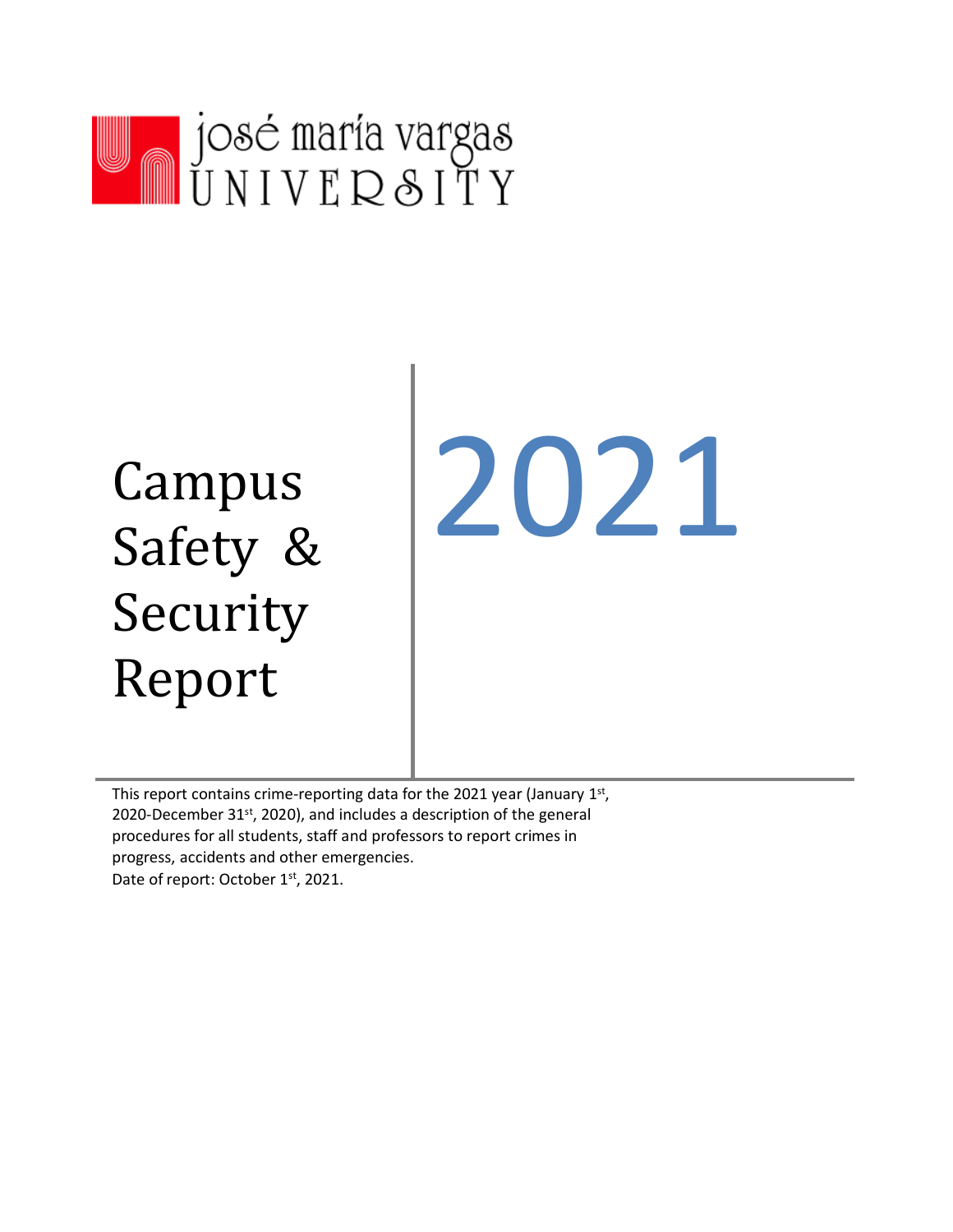This report is filed as required by the federal regulations as directed under § 668.46. The purpose of this report is to provide the faculty, staff and students of Jose Maria Vargas University with campus safety information including crime statistics and procedures to follow to report a crime. The report is prepared by the Office of Student Development, and is electronically available at **[www.jmvu.edu,](http://www.fredonia.edu/upd/campussafety.asp)** under the Consumer Information section. Any questions regarding this report should be directed [to info@jmvu.edu.](mailto:info@jmvu.edu)

Statistics and information to prepare this report were obtained from the Daily Incident Log, located at the Administration Department of Jose Maria Vargas University. Crime Reporting Policy has been designed following guidelines from The Handbook of Campus Safety and Security Reporting from the US Department of Education. JMVU has also developed an Emergency plan, which has been derived from the National Incident Management System (NIMS). For JMVU's emergency plan, please refer to the Consumer Information tab at JMVU.edu. The procedures outlined here are to be followed by all personnel while in Jose Maria Vargas University.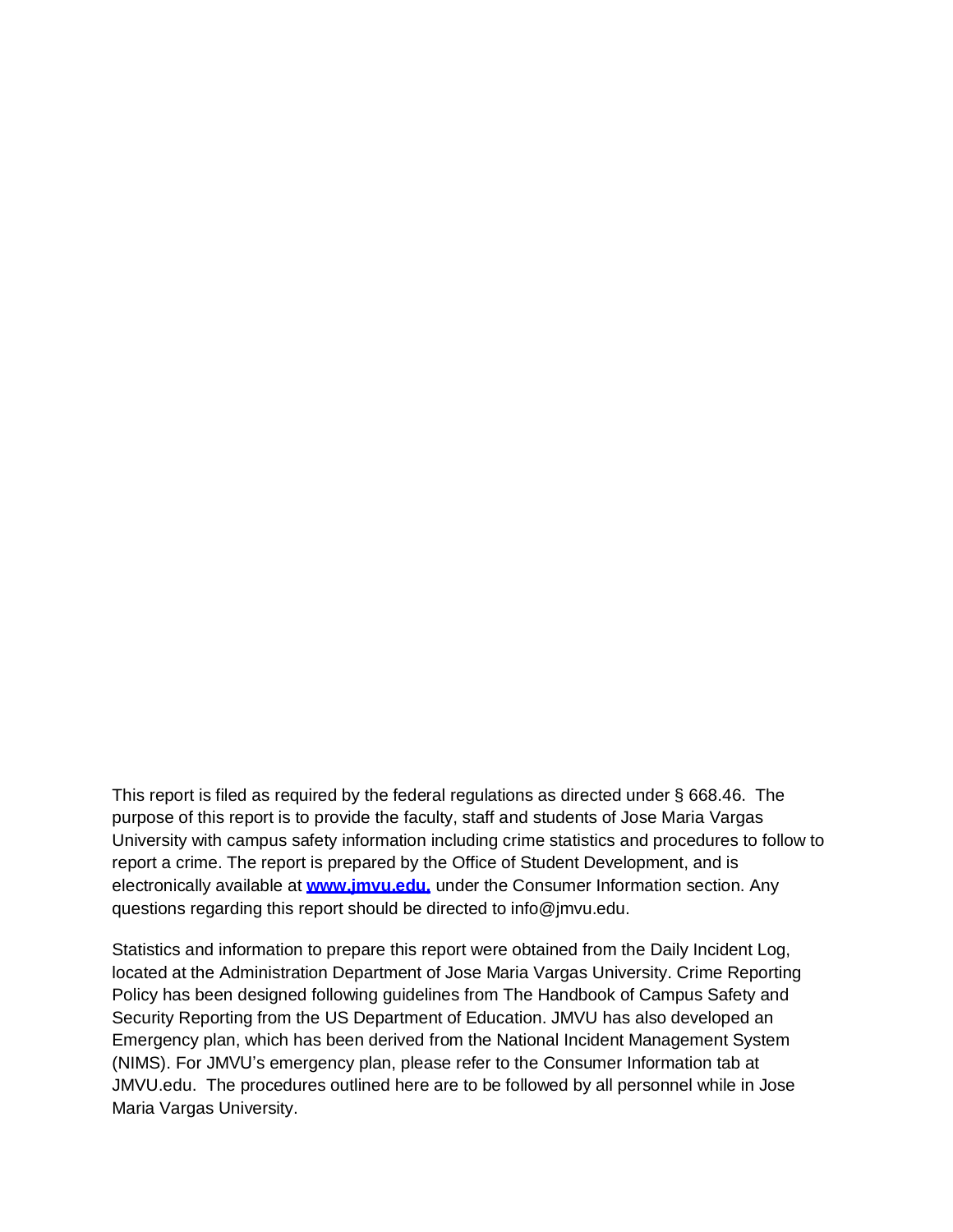# **Reporting criminal incidents and other emergencies**

All students, employees, and visitors are encouraged to report promptly crimes in progress, accidents and other emergencies to local law enforcement authorities, or corresponding agencies. When an emergency occurs or is imminent, Police Services must be contacted as soon as possible and without unnecessary delay. This single point of contact facilitates all types of emergency response for all types of emergencies. Conforming to normal reporting relationships, chains-of-command or other matters must not delay reporting the emergency as doing so may result in irreparable harm. Dialing 911 is the preferred method of reporting an emergency.

All members of the university community and visitors may also provide notification of incidents to closest university staff in sight so that they may redirect concern to proper university authorities in charge of emergency and incident management. If the university is notified of a situation in which a member of the community is victim of a crime, the university may issue a timely warning to advise other members on how to avoid such incidents.

Depending on the circumstances, the university will issue alerts. For this purpose, the university has equipped all classrooms with telephones that serve as both vehicles to call 911 for immediate threats and to contact university officials by dialing 101. These phones also serve as intercoms through which audible alerts may be issued throughout the whole campus. Special messages may be posted through the university website and special communications may be sent to all members of the community through their university *Vargas Portal* account. The help desk is in charge of updating the daily incident report.

# **Important policies**

It is important that all members of the JMVU community remember that the sale, possession, or use of illegal substances on campus is prohibited by law and by university policy. (Please refer to the University catalog for more information).

*Drug Law Violations:* The sale, possession or use of illegal substances on campus is prohibited, and is punishable under federal, state and local laws. These violations can also affect your financial aid eligibility, and put in danger the safety of the university community. Individuals that incur in drug law violations will be sanctioned by the university and referred to local law enforcement authorities.

*Possession of alcoholic beverages by persons under the age of 21:* The legal age for drinking alcoholic beverages in the United States is 21 years old. Any student or employee that is not of legal age that is caught under the influence of alcohol will be reported to the authorities for underage drinking. Any person under the age of 21 who is convicted of a violation for possession of alcoholic beverages is guilty of a misdemeanor of the second degree. (Misdemeanor of the second degree is punishable by imprisonment of up to 60 days, possible forfeiture of property, suspension or cancellation of license, and a fine up to \$500).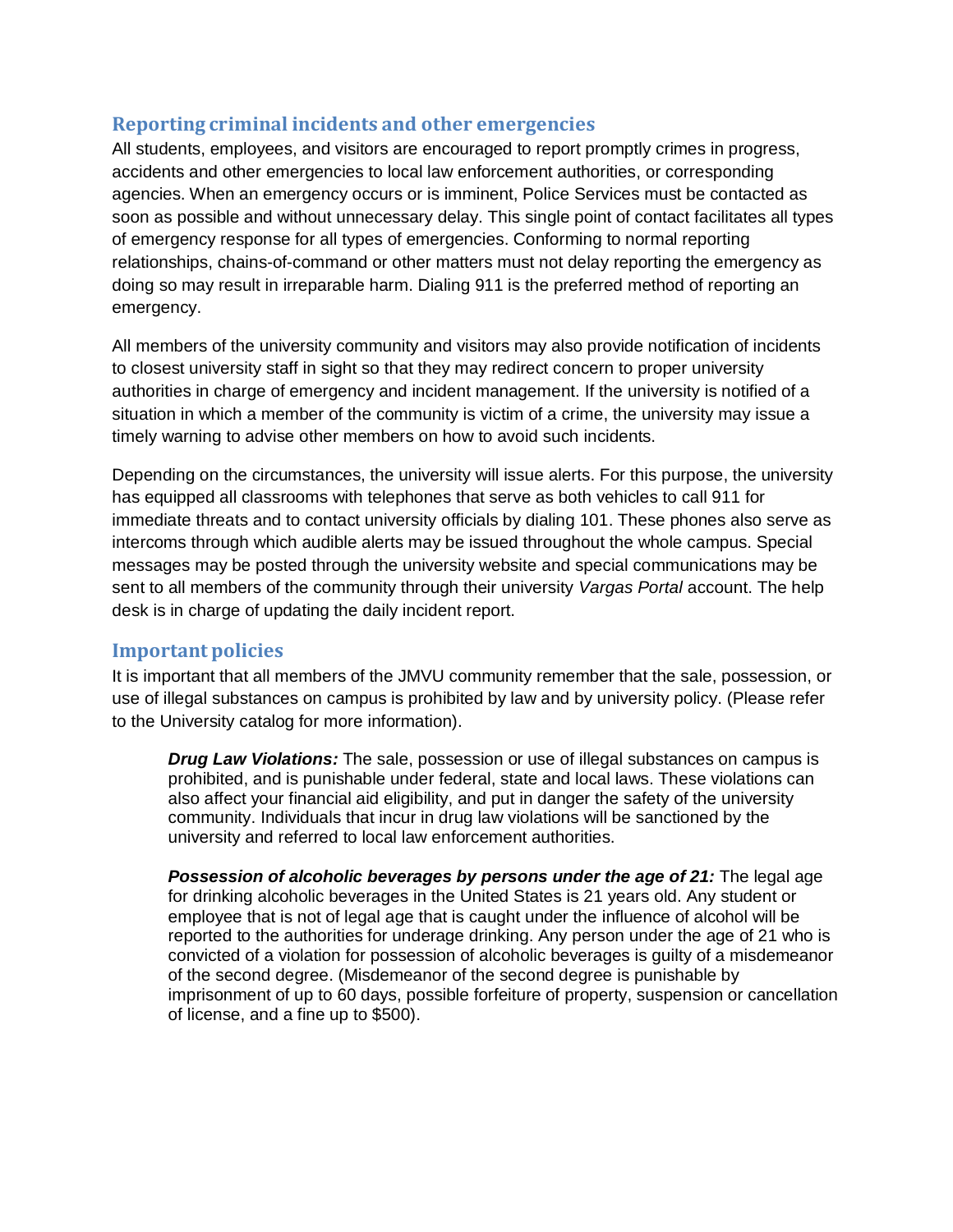# **Campus Safety and Security Program**

JMVU has established several programs in order to provide our community with a safe environment.

- Drug and Alcohol Prevention Program: as alcohol and illegal substances are prohibited in the campus, this program stimulates knowledge among our community of law violations, physical and emotional damages, and university sanctions that result from alcohol and drug abuse with the purpose of maintaining an alcohol and drug-free campus. Complete program can be found under the Consumer Information tab at the JMVU website. Paper copies may be requested at the Student Development Department.
- Emergency Management Plan: program to educate all members of the JMVU community to better control emergency and other incidents. Complete program can be found in the Consumer Information tab at the JMVU website, in the *Campus Safety and Security* subsection.
- Counseling available and referrals for university members that were victims of any crime on or off campus, if requested by individual.
- Orientation: during the weeks of orientation, student receive workshops regarding university policies and procedures.
- Conferences and workshops offered by Student Development on self-defense and other safety topics

## About This Report

The members of the Jose Maria Vargas University are pleased to present this Annual Campus Security and Fire Safety Report. This report contains important information for the Vargas community and is prepared in accordance with the Campus Security Act (Clery Act), as amended by the Violence Against Women Act (VAWA), and Florida Education Law Articles.

Paper copies are available from the Office of Student Development, Gallery Office, 954-322- 4460.

## The Campus Security Act (Clery Act)

The Clery Act requires colleges and universities to publish annual security and fire safety reports. These reports must contain certain policies and procedures as well as campus crime and fire statistics. These statistics are also reported to the U.S. Department of Education and are available on the Department website www.ope.ed.gov/security.

These statistics are compiled by the Office of Public Safety (OPS) and the Office of Environmental Health and Safety (EHS). They are based not only on information reported directly to the offices but also on information provided by the Pembroke Pines City Police Department.

Note: Campus pastoral and professional counselors are obligated to protect the confidentiality of

The Campus Security Act also requires "timely warnings" or "immediate notifications" of Clery Act crimes and fire logs, and other efforts designed to protect and inform students, faculty and staff.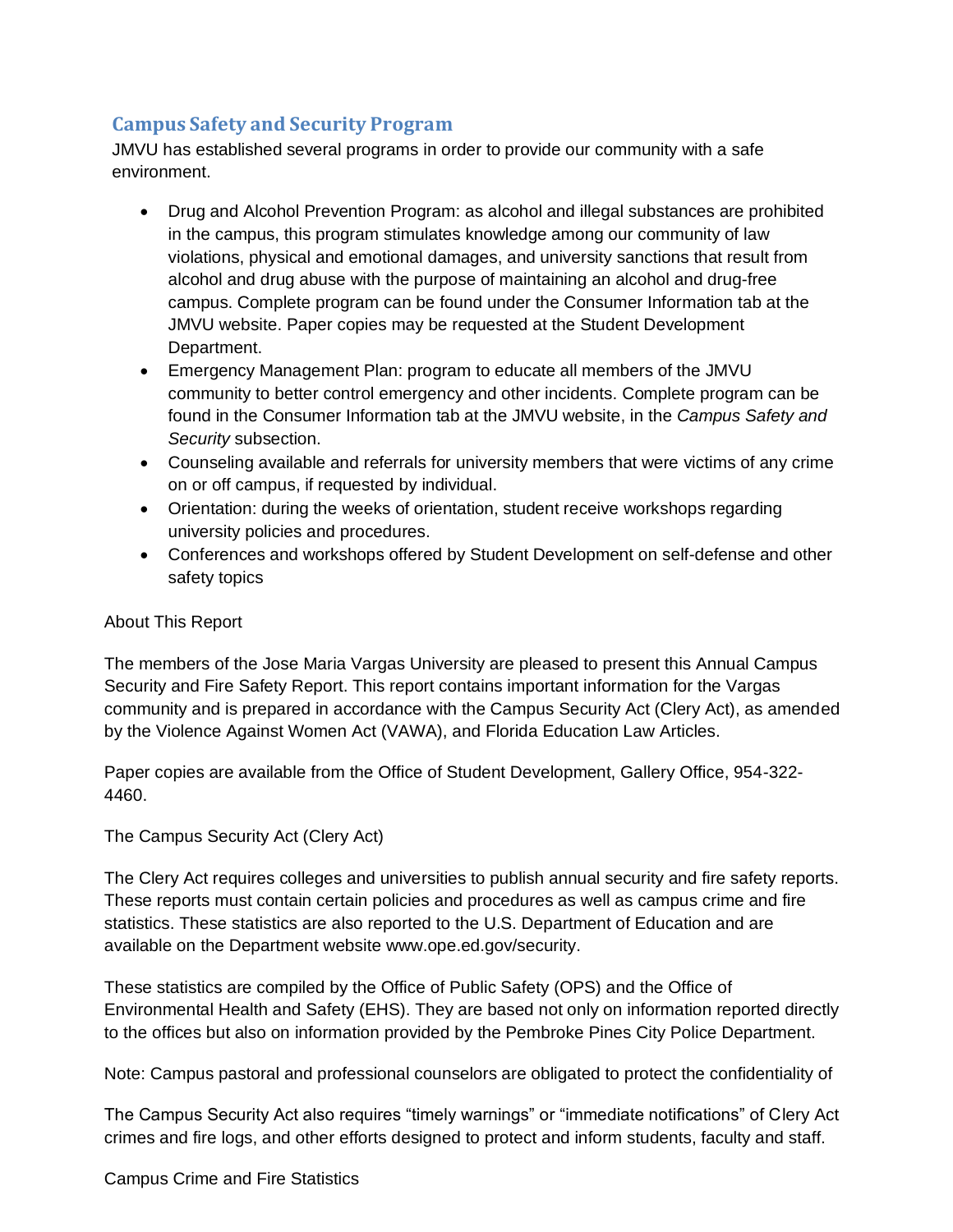The Clery Act requires publication of certain crime statistics for the three most recent calendar years.

The crimes reported were not necessarily committed against members of the college community. Crimes reported on the campus of Jose Maria Vargas University.

Reportable Crimes and Offenses

The Clery Act uses the Federal Bureau of Investigation's Uniform Crime Reporting Handbook (UCR) for most crimes. The Violence Against Women Act (VAWA) sets out additional definitions.

The following definitions are drawn from these sources and from the most recent U.S. Department of Education Handbook for Campus Safety and Security Reporting (2011).

State Law has varying definitions of many sex and gender-related crimes and bias crimes.

Criminal Homicide

Murder and Non-negligent Manslaughter

-The willful (Non-Negligent) killing of one human being by another.

Manslaughter by Negligence

-The killing of another person through gross negligence.

Sex Offenses

VAWA revised the definitions and categories of sex offenses used under Clery. Jose Maria Vargas University used the new definitions to the extent possible in reporting calendar year 2013 crimes and uses the new definitions to report all calendar year 2016 crimes.

These are the Definitions as of July 1, 2015. They have been applied to calendar 2018 statistics:

Sex Offense: Any sexual act directed against another person, without the consent of the victim, including instances where the victim is incapable of giving consent. Under Clery, sexual assault includes all of these offenses.

□□□Rape: The penetration, no matter how slight, of the vagina or anus with any body part or object, or oral penetration by a sex organ of another person, without the consent of the victim.

**Fondling:** The touching of the private body parts of another person for the purpose of sexual gratification, without the consent of the victim, including instances where the victim is incapable of giving consent because of his/her age or because of his/her temporary or permanent mental incapacity.

□□□ Incest: Non-forcible sexual intercourse between persons who are related to each other within

Statutory Rape: Non-forcible sexual intercourse with a person who is under the statutory age of consent. (In Fort Lauderdale, the age of consent is 18.)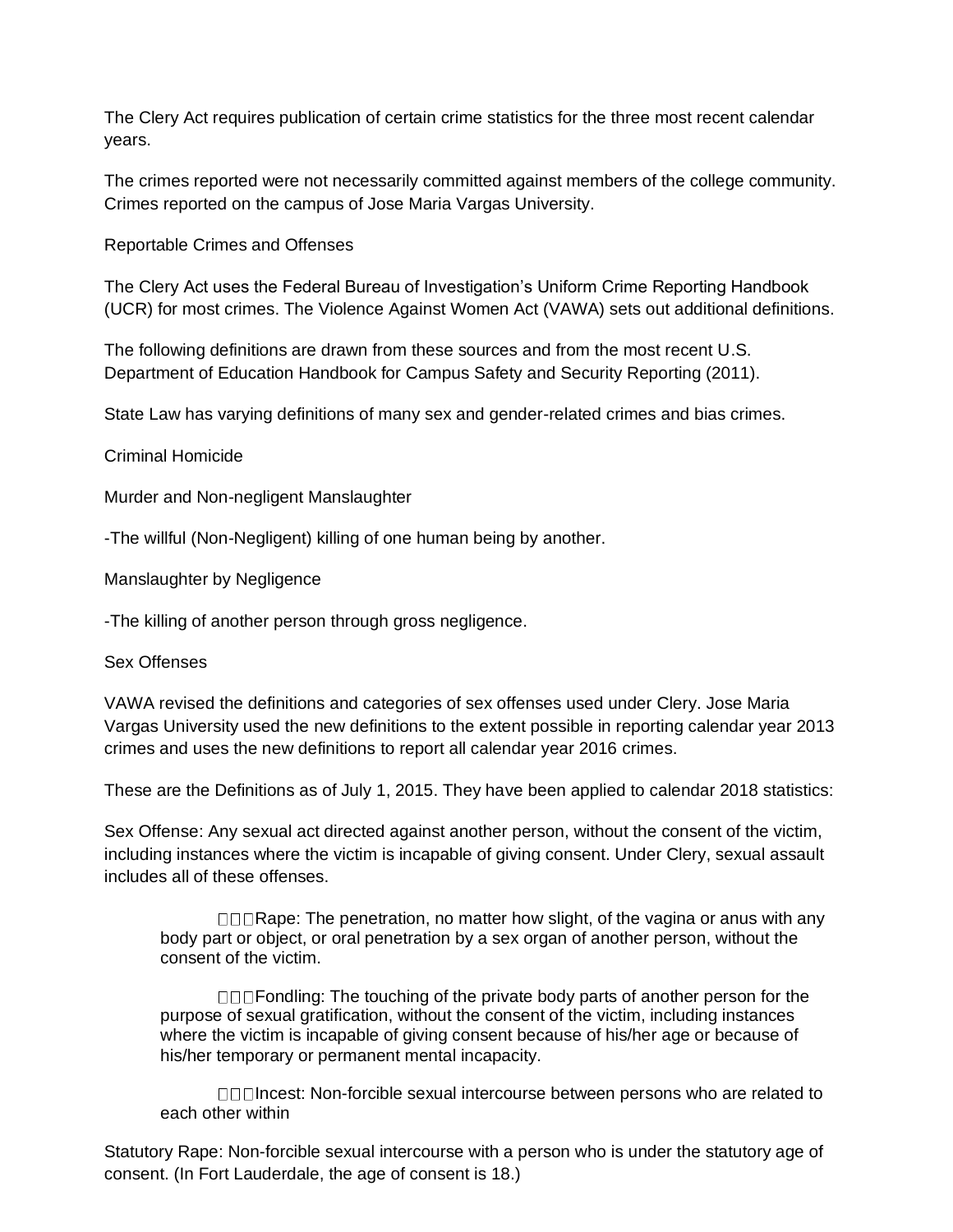Under prior regulations, sec offenses were divided into "forcible" and "non-forcible" sex offenses as follows:

Forcible Sex Offense: Any sexual directed against another person, forcibly and/or against that person's will; or not forcibly or against the person's will where the victim is incapable of giving consent.

Forcible Rape: The carnal Knowledge of a person, forcibly and/or against that person's will; or not forcibly or against the person's will where the victim is incapable of giving consent because of his/her temporary or permanent mental or physical incapacity(or because of his/her youth).

Forcible Sodomy: Oral or anal sexual intercourse with another person, forcibly and/or against that person's will; or not forcibly against the person's will where the victim is incapable of giving consent because of his/her youth or because of his/her temporary or permanent mental or physical incapacity.

Sexual Assault With An Object: The use of an object or instrument to unlawfully penetrate, however slightly, the genitals or anal opening of the body of another person, forcibly and/or against that person's will; or not forcibly or against the person's will where the victim is incapable of giving consent because of youth or temporary or permanent mental or physical incapacity.

Forcible Fondling: The touching of the private body parts of another person for the purpose of sexual gratification, forcibly and/or against that person's will; or not forcibly or against the person's will where the victim is incapable of giving consent because or his/her youth or because of his/her temporary or permanent mental incapacity.

Non Forcible Sex Offense: Unlawful, non-forcible sexual intercourse: Incest and Statutory Rape(as currently defined)

## Robbery

The taking or attempting to take anything of value from the care, custody, or control of a person or persons by force or threat of force or violence and/or by putting the victim in fear.

#### Aggravated Assault

An unlawful attack by one person upon another for the purpose of inflicting severe or aggravated bodily injury. This type of assault usually is accompanied by the use of a weapon or by means likely to produce death or great bodily harm. (It is not necessary that injury results from an aggravated assault when a gun, knife, or other weapon is used which could and probably would result in serious personal injury if the crime were successfully completed.)

## **Burglary**

The unlawful entry of a structure to commit a felony or a theft. For reporting purposes the definition includes: unlawful entry with intent to commit larceny or felony; breaking and entering with intent to commit a larceny; housebreaking; safecracking; and all attempts to commit any of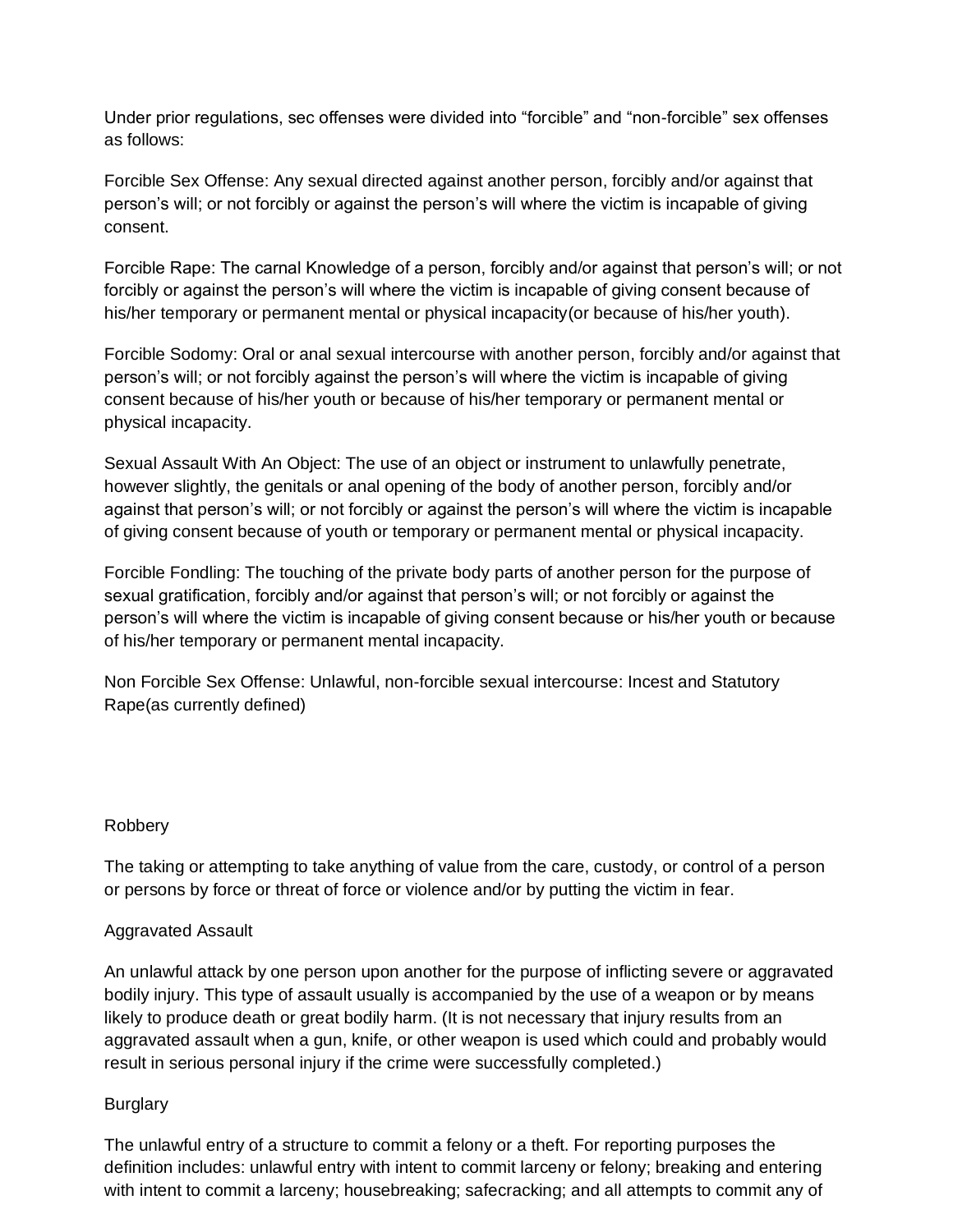these offenses.

Motor Vehicle Theft

The theft or attempted theft of a motor vehicle. (Incidents are classified as motor vehicle thefts in all cases where automobiles are taken by persons not having lawful access, even though the vehicles may be later abandoned, including joyriding.)

Arson

Any willful or malicious burning or attempt to burn, with or without intent to defraud, a dwelling house, public building, motor vehicle or aircraft, personal property of another, etc.

VAWA Crimes: Dating Violence, Domestic Violence, and Stalking

These crimes were added to those that must be reported under Clery by the 2013 VAWA reauthorization:

Dating Violence- Violence committed by a person who is or has been in a social relationship of a romantic or intimate nature with the victim. The

existence of such a relationship shall be determined based on the reporting party's statement and with consideration of the length of the relationship, the type of relationship, and the frequency of interaction between the persons involved in the relationship. Dating violence includes, but is not limited to, sexual or physical abuse or the threat of such abuse. It does not include acts covered under the definition of domestic violence.

Domestic violence- A felony or misdemeanor crime of violence committed:

- 1.By a current or former spouse or intimate partner of the victim,
- 2.By a person with whom the victim shares a child in common,
- 3.By a person who is co-habitating with or has co- habitated with the victim as a spouse,
- 4.By a person similarly situated to a spouse of the victim under the domestic or family violence laws of the jurisdiction in which the crime occurred; or
- 5.By any other person against an adult or youth victim who is protected from that person's acts under the domestic or family violence laws of the jurisdiction in which the crime occurred.

**Stalking** 

Engaging in a course of conduct directed at a specific person that would cause a reasonable person to-

- 1. Fear for a person's safety or the safety of others; or
- 2. Suffer substantial emotional distress

For the purposes of the definition of "stalking."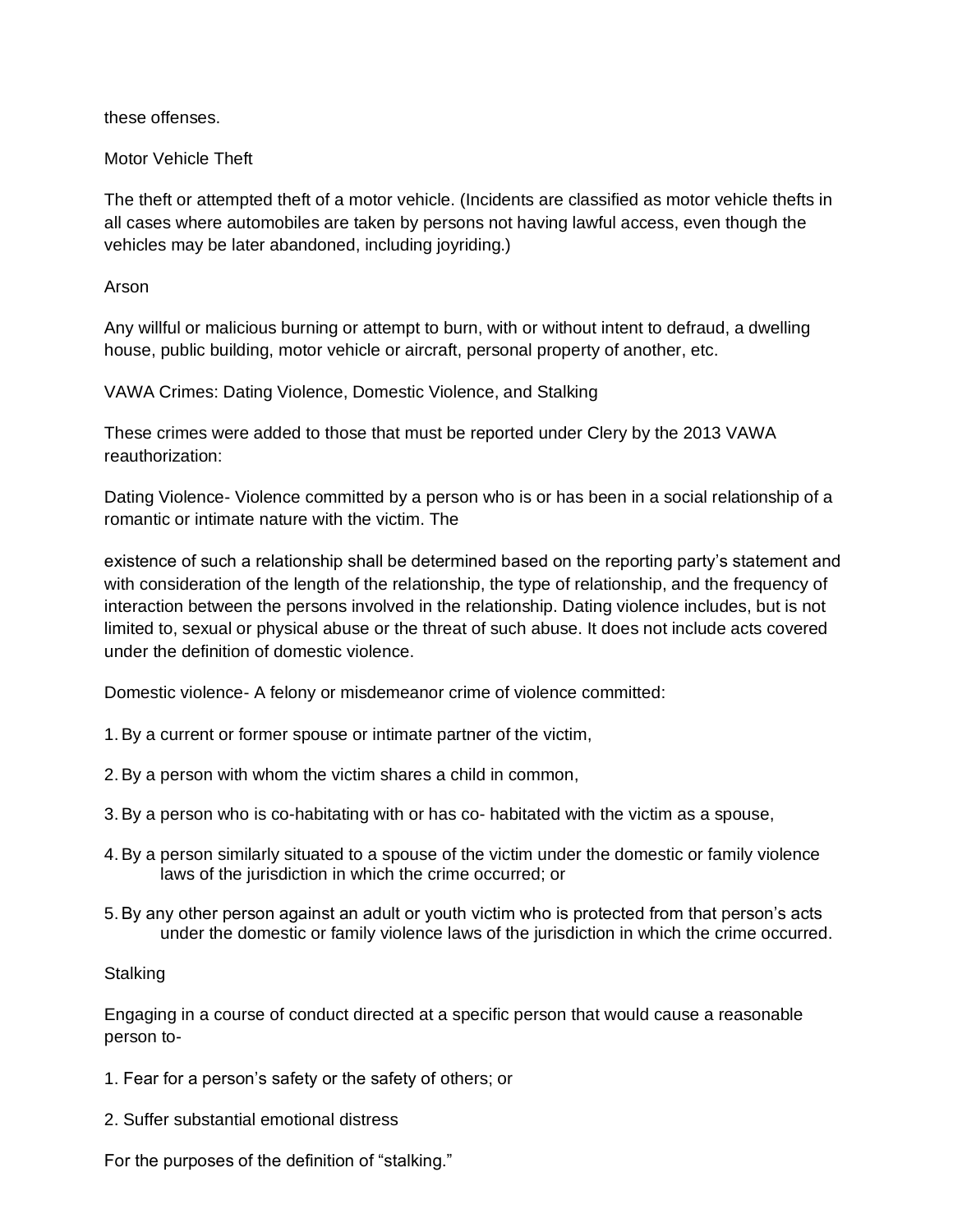1-Course of conduct means two or more acts, including, but not limited to, acts in which the stalker directly, indirectly , or through third parties, by any action, method, device, or means follows, monitors, observes, surveils, threatens, or communicates to or about, a person, or interferes with a person's property.

2-Reasonable person means a reasonable person under similar circumstances and with similar identities to the victim.

3-Substantial emotional distress means significant mental suffering or anguish that may, but does not necessarily, require medical or other professional treatment of counseling.

## Arrests and Disciplinary Actions

Clery also requires the reporting of alcohol, drug and firearm related arrests and referrals for campus disciplinary action.

## Drug-Related Violations

Violations of Federal, State and local laws relating to the unlawful possession, sale, use, growing, manufacturing, and making of narcotic drugs. The relevant substances include: opium or cocaine and their derivatives (morphine, heroin, codeine); marijuana; synthetic narcotics (Demerol, methadone); and dangerous non-narcotic drugs (barbiturates, benzedrine).

## Liquor Law Violations

Violation of State or local laws or ordinances prohibiting the manufacture, sale, purchase, transportation, possession, or use of alcoholic beverages, not including driving under the influence and drunkenness.

## Weapon Law Violation

The violation of laws or ordinances prohibiting the manufacture, sale, purchase, transportation, possession, concealment, or use of firearms, cutting instruments, explosives, incendiary devices or other deadly weapons. This classification encompasses weapons offenses that are regulatory in nature.

## Bias or Hate Crimes

A hate crime is a criminal offense committed against a person or property which is motivated, in whole or in part, by the offender's bias. Bias is a pre-formed negative opinion or attitude toward a group of persons based on a protected class.

For Clery purposes, hate crimes are those in which the victim is intentionally selected because of actual or perceived race, gender, religion, national origin, sexual orientation, gender identity, ethnicity, or disability. Reportable hate crimes include bias- motivated homicide, sex-offenses, robbery, aggravated assault, burglary, motor-vehicle theft and arson (as previously defined) and:

1. Larceny-theft (except motor vehicle theft) -The unlawful taking, carrying, leading, or riding away of property from possession or constructive possession of another. Attempted larcenies are included. Embezzlement, confidence games, forgery, worthless checks, etc., are excluded.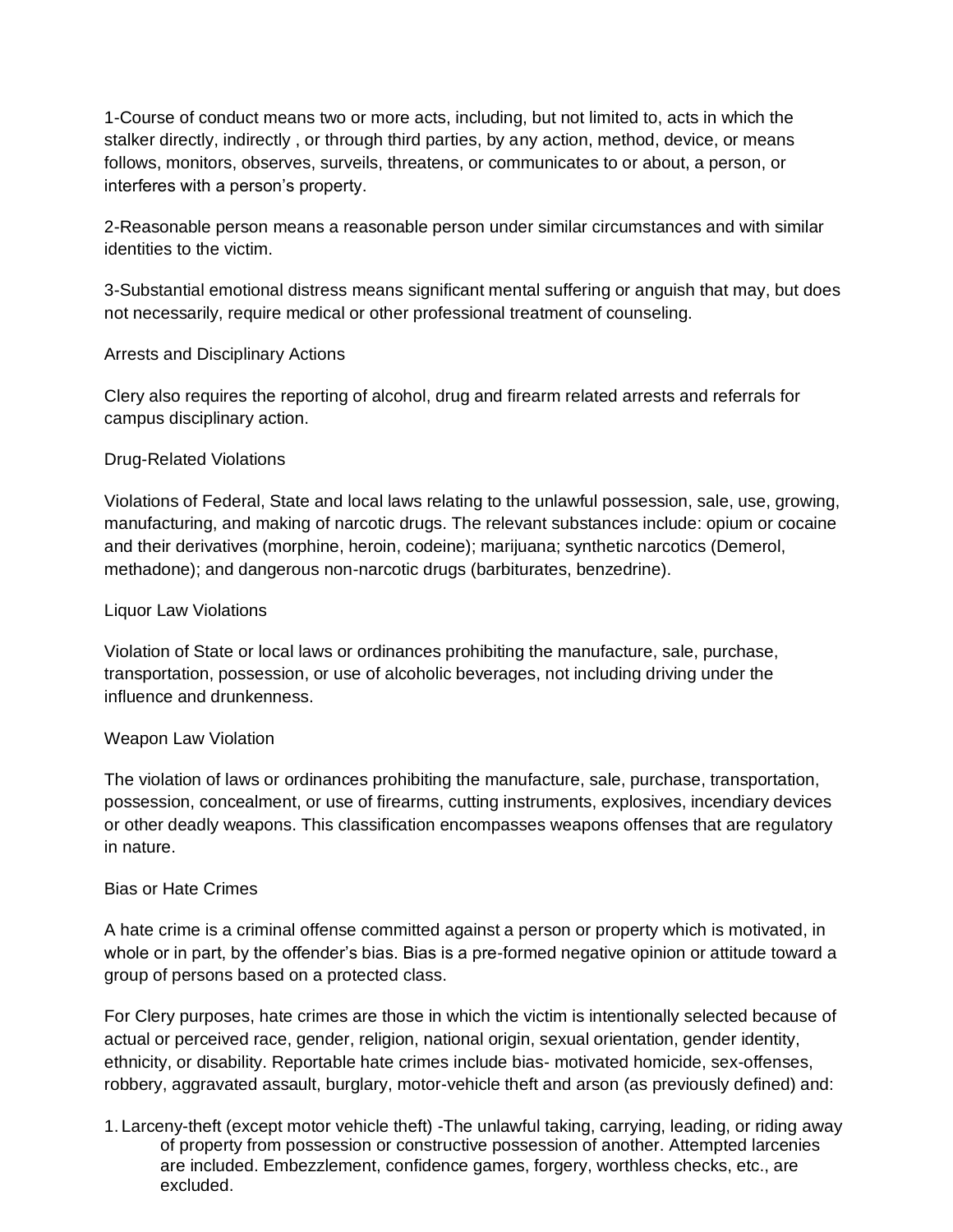- 2.Simple Assault-An unlawful physical attack by one person upon another where neither the offender displays a weapon, nor the victim suffers obvious severe or aggravated bodily injury involving apparent broken bones, loss of teeth, possible internal injury, severe laceration or loss of consciousness.
- 3. Intimidation-To unlawfully place another  $\widetilde{F}_{\text{EP}}$  person in reasonable fear of bodily harm through the use of threatening words and/or other conduct, but without displaying a weapon or subjecting the victim to actual physical attack.
- 4. Destruction/Damage/Vandalism-to willfully or maliciously destroy, damage, deface or otherwise injure real or personal property without the consent of the owner or the person having custody or control of it. 6

## Title IX, VAWA

Jose Maria Vargas University is committed to fostering an environment free from gender-based discrimination and harassment, including sexual assault and other forms of gender-based misconduct. Through the implementation of policies and procedures as well as education and prevention programs, the University seeks to increase awareness of such misconduct, prevent its occurrence, investigate reports of misconduct, support victims, deal fairly with those accused of violating University policy, and sanction those found to have violated University policy.

University policies and procedures reflect the University's commitment to a safe and nondiscriminatory educational environment and comply with Title IX, the federal law prohibiting sex and gender discrimination in higher education, the Violence Against Women Act (which substantially amended the Clery Act).

Prohibitions against gender based misconduct apply to all members of the community, regardless of race, color, national origin, religion, creed, age, disability, sex, gender identity, gender expression, sexual orientation, familial status, pregnancy, genetic characteristics, military status, domestic violence victim/survivor status or criminal conviction.

Anyone may be the victim/survivor – or the perpetrator -- of gender-based misconduct.

## Gender-Based Misconduct

Under Clery and Education Law 129-B, gender-based misconduct includes sexual assault, domestic violence, dating violence and stalking.

**DIDGender-based misconduct comprises a broad range of behaviors focused on** sex and/or gender that may or may not be sexual in nature.

□□□Gender-based misconduct can occur between strangers or acquaintances, or people who know

each other well, including between people involved in an intimate or sexual relationship.

□□Gender-based misconduct can be committed by anyone regardless of gender identity, and it can occur between people of the same or different sex or gender.

Jose Maria Vargas University policies address a broader range of misconduct, including additional categories and some broader definitions of Clery terms.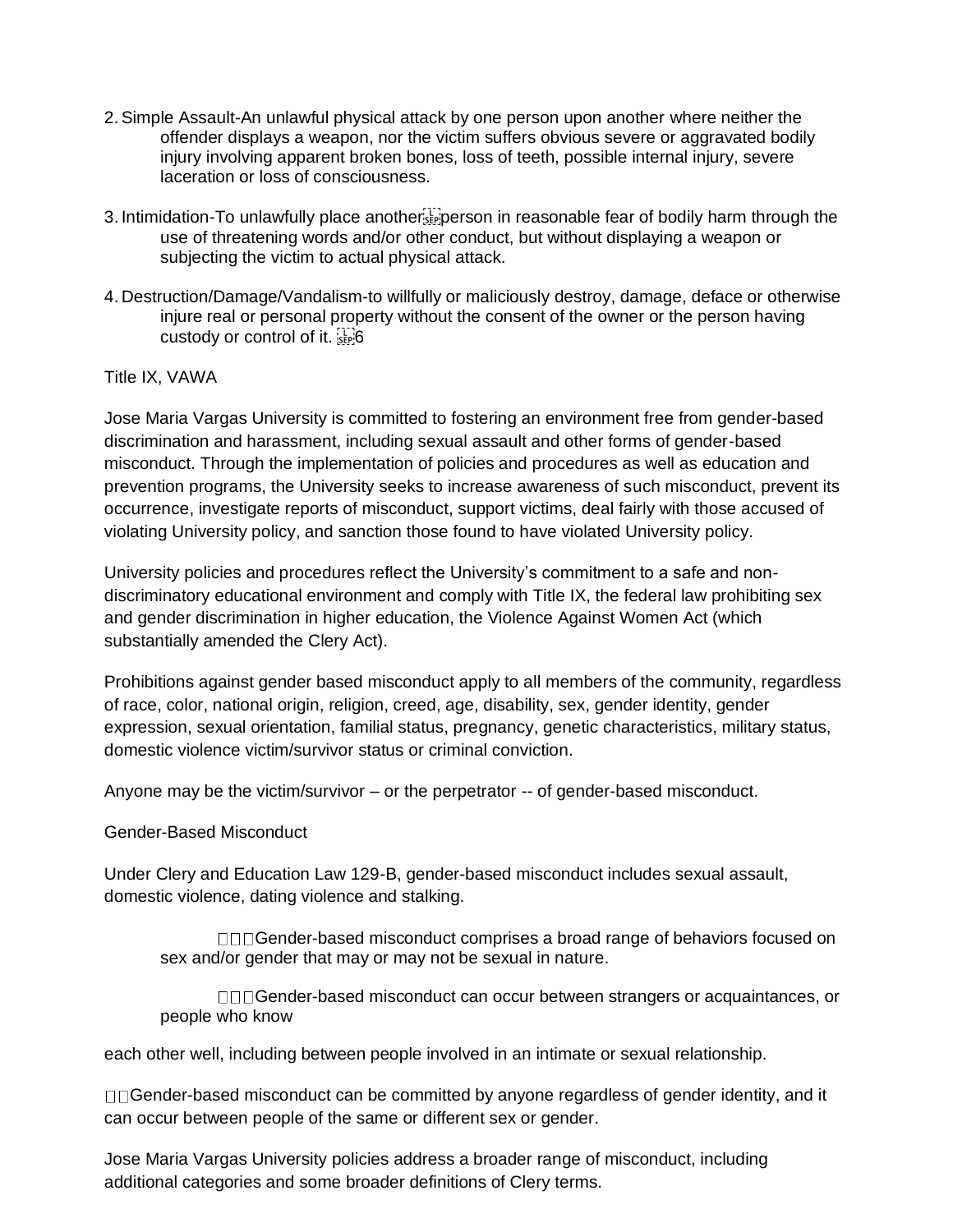While Clery requires that only offenses reported as having occurred within "Clery geography" are to be included in annual statistics, prohibitions on gender- based misconduct also apply to conduct with a reasonable connection to the University, including off- campus interactions between members of the community and during study abroad.

involving other university community members as well as other Victims/Rights and Resources

Victims/survivors of sexual assault, domestic violence, dating violence or stalking have rights under law and University policy including these rights:

 $\Box$  To make a report to campus security, local law enforcement, and/or state police or choose not to report;

 $\Box$  The report the incident to the University;  $\overline{\mathbf{S}_{\text{EPI}}}$ 

 $\Box$  To be protected by the University from retaliation for reporting an incident; and  $\overline{\mathbb{R}}$ 

 $\Box$  The receive assistance and resources from the University.

As described in more detail in the Policies, the University have a range of resources and options for victims/survivors of gender-based misconduct. The Gender Based Misconduct Office and the Title IX Coordinator, as well as more confidential resources can provide more details about these resources and options, including:

- Confidential Advocacy, Counseling and Healthcare services

- Assistance with reporting gender-based misconduct to the Pembroke Pines Police Department, the District Attorney's Office, or other appropriate law enforcement authorities.

- University procedures for reporting, investigating and remedying gender-based misconduct.

- Accommodations and Interim Measures for Students. The Office of Student Development and Title IX Coordinator will work with students affected by gender-based misconduct to promote their safety and well-being. Students may request accommodations even where an investigation is not undertaken or a party has declined to participate in a disciplinary or criminal process. Such request is evaluated in light of the circumstances and information available at the time. Accommodations may include moving a student's residence, adjusting a student's academic or employment schedule, allowing a student to withdraw from or retake a class without penalty and providing academic support. Interim measures, such as "no contact" directives, restrictions on a respondents access to particular locations or activities, and temporary suspensions, may also be taken to ensure the safety of all involved and to protect the integrity of a pending investigation or disciplinary process.

- Accommodations and Interim Measures for Others. Where appropriate, the Title IX Coordinator will work with individuals affected by gender-based misconduct to promotes their safety and wellbeing. This assistance may include accommodations to support or protect the employee in the immediate aftermath of an incident and interim measures while an investigation or a disciplinary action is pending. Interim measures may include reassignment, supervision or scheduling changes while an investigation is pending. The Title IX Coordinator will evaluate the need and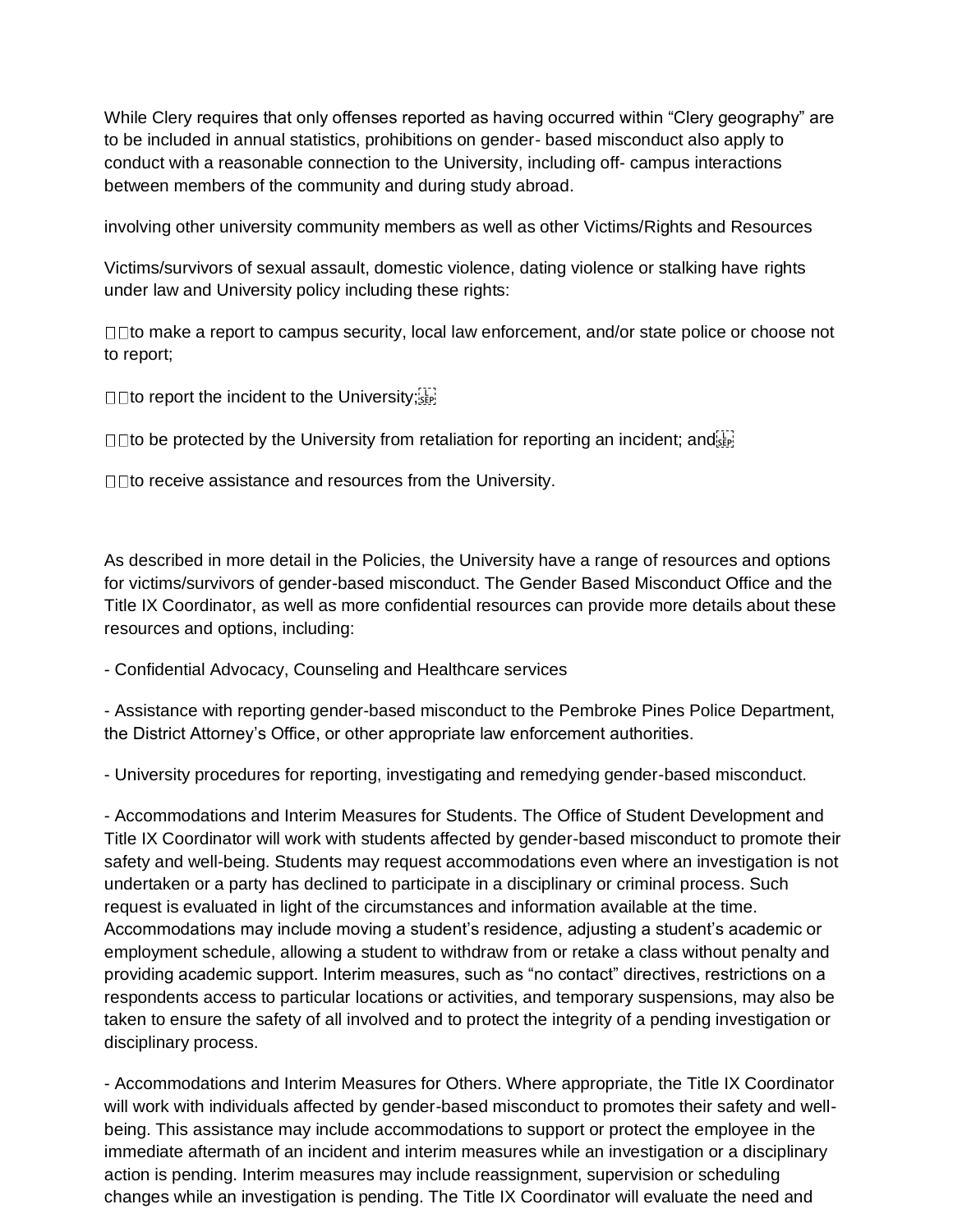propriety for accommodations and interim measures in light of the circumstances and information available at the time.

The University provides written notification to victims/survivors about available assistance and how to request accommodations and interim measures. Victims/survivors are also informed about visa and immigration assistance, student financial aid and other relevant services that may be available to them.

The University prohibits retaliation against anyone who exercises their rights under Clery or Article 129-A. No officer, employee or agent of the university may retaliate, intimidate, threaten, coerce or otherwise discrimination against any individual for exercising such rights

## Confidentiality and Privacy

Jose Maria Vargas University value the privacy of students, employees, and other community members. Community members should be able to seek assistance without fear that the information they provide will be shared more broadly. Federal and state laws, however, impose reporting obligations on faculty and staff that, in some circumstances, can require them to share information from a report of gender-based misconduct with others at the University or with government authorities. Even when there is a reporting obligation, College and University employees protect and respect privacy to the greatest extent possible and share information only on a need-to-know basis. The information provided to a non-confidential resource will be relayed only as necessary to investigate and/or seek a resolution.

The University's publicly available record keeping, including Clery annual reports, crime logs, alerts or warnings, do not including personally identifiable information about victims/survivors or witnesses.

Jose Maria Vargas University provide both confidential resources and private resources for victims/survivors. It is important to understand the difference between confidentiality and privacy:

Confidentiality. Some resources can provide confidentiality; they are not required to report incidents to Vargas officials. These resources generally include licensed health care providers (acting in those capacities and not, for example, as professors), rape crisis counselors and clergy. At Vargas, those officers also do not share personal information with institutional officials.

Privacy. Federal and state laws impose reporting obligations, and most faculty and staff (other than those identified as Confidential) are obligated to notify Title IX coordinators. Even Vargas representatives who cannot guarantee confidentiality will maintain your privacy to the greatest extent possible and share information only on a need-to- know basis. The information you provide to a non-confidential resource will be shared only as needed to investigate and/or seek a resolution.

Requesting confidentiality. An individual who reports gender-based misconduct to a nonconfidential official may ask the Title IX Coordinator (or, where applicable, the Gender Based Misconduct Office) that his or her identity not be disclosed to anyone else, including the person who allegedly committed the misconduct. While such a request may limit the ability to investigate and respond to the reported misconduct, authorities will consider the request in light of their commitment to provide a safe and non- discriminatory environment and honor the request when possible.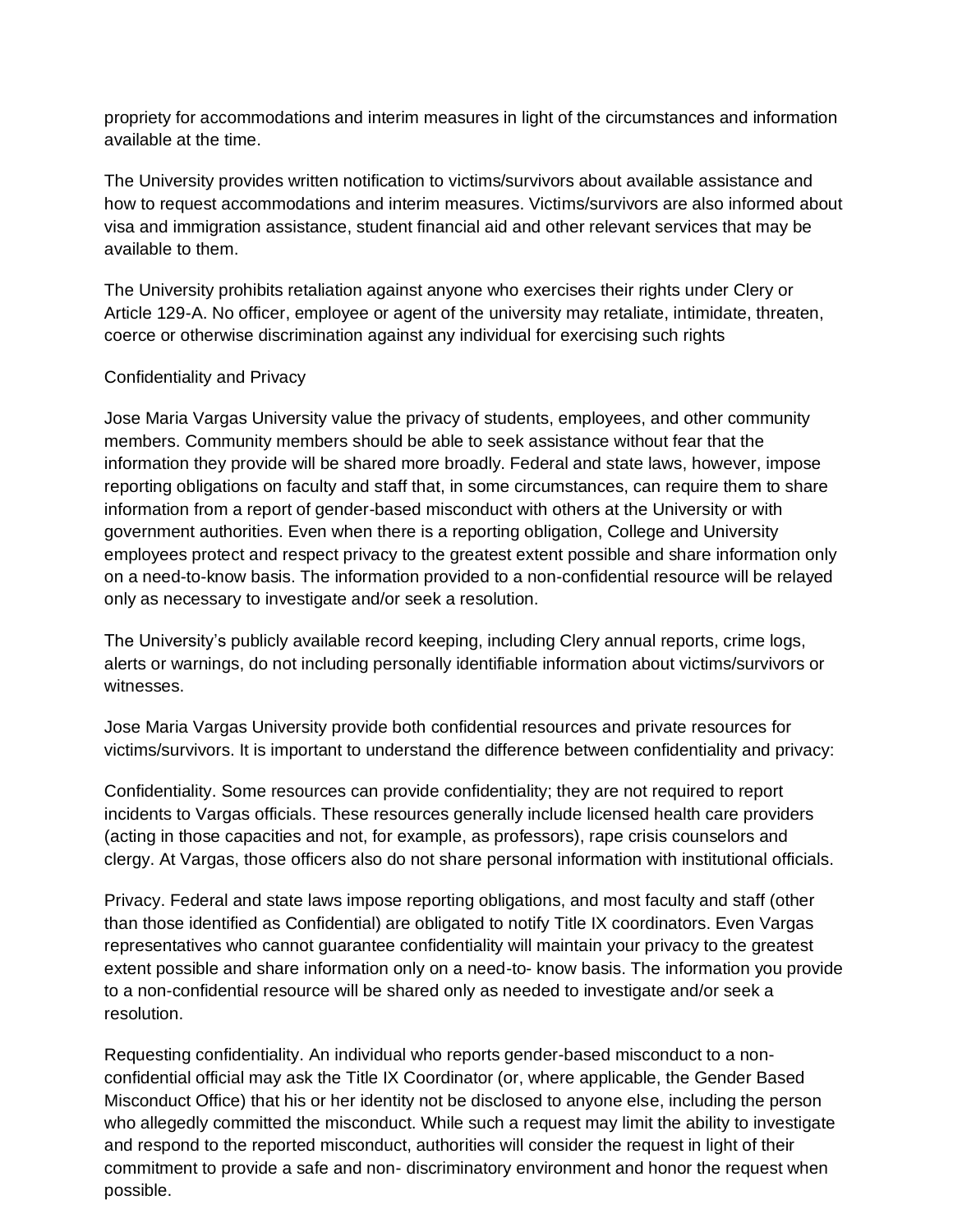Whether or not it is possible to keep the individual's identity confidential, Jose Maria Vargas University authorities will reveal information about investigations and proceedings related to gender-based misconduct only to those who need to know in order to carry out their duties and responsibilities.

All University community members participating in an investigation, proceeding, or hearing that they are expected to maintain the privacy of the process. This does not prohibit either a Complainant or Respondent from obtaining the assistance of family members, counselors, therapists, clergy, doctors, attorneys, or similar resources; nor does it prevent either party from discussing the incident itself.

CAMPUS & COMMUNITY RESOURCES Confidential resources

## **Office of Student Development**

10131 Pines Boulevard, Pembroke Pines, FL 333026

Vice President of Student Development: Erika Ortiz

Phone 954-322-4460 ext.140

Actions for Survivors of Sexual Assault and other Gender Violence:

The University encourages all individuals affected by gender-based misconduct to seek immediate assistance. Seeking assistance promptly may be important to ensure physical safety or to obtain medical care or emotional or other support; it may also be necessary to preserve evidence, which can assist the University or law enforcement in responding effectively. Assistance is available twenty-four hours a day, seven days a week.

Survivors are urged to consider the following steps:

- 1.Get to a Safe Place. If you are being stalked or threatened, or are concerned about your personal safety, call the office of Student Development. 954-322-4460 ext.140.
- 2. Call for Assistance. Pembroke Pines Police. 954-450-1060.
- 3.Get Medical Attention and Preserve Evidence It is important that a person who has been recently assaulted receive prompt medical attention. Because physical injury is not always noticeable at first, it is important to get a medical examination and treatment as soon as possible. This may include screening and/or treatment for sexually transmitted infection and emergency contraception, if appropriate. A medical examination, particularly a free examination by a Sexual Assault Forensic Examiner (SAFE) can also preserve physical evidence. Survivors are encouraged to have physical evidence collected even if they are unsure about reporting to the police as they may later decide to do so. Survivors can decide whether to file charges later, but can only preserve physical evidence now. Collecting forensic evidence makes it easier to pursue a prosecution. Evidence is best collected as soon a possible and toxicology testing for date rape drugs is most effective within 72 hours of an assault. The evidence collection kit is turned over to the police only if a survivor chooses to report during the period kept by the hospital.

You can ask for a Sexual Assault Forensic Examiner (SAFE) at any emergency room.

If possible, avoid drinking, eating, showering, brushing teeth, combing hair or changing clothes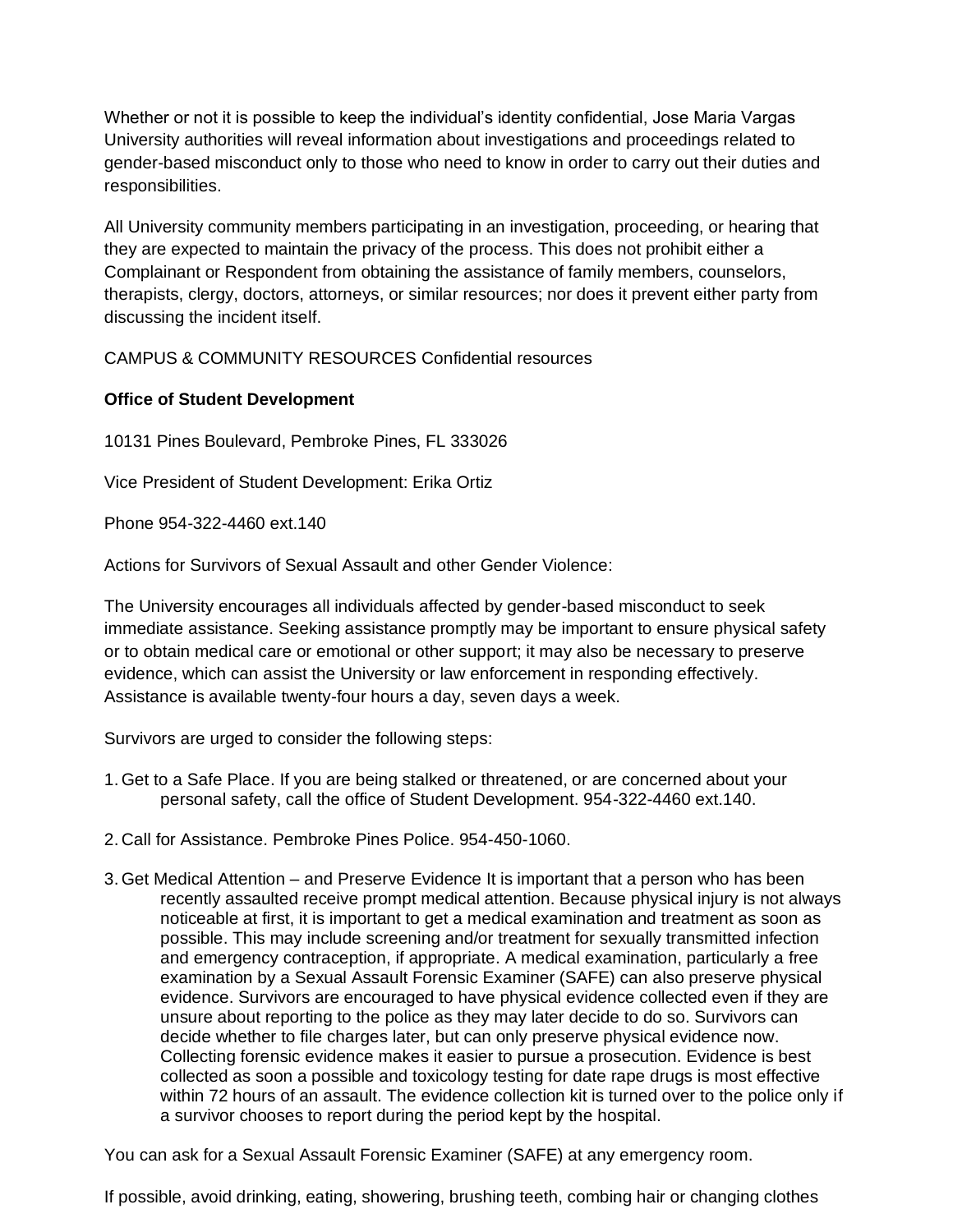before seeing a SAFE. But if you have done any of these things, evidence can still be collected and it remains important to seek medical attention. Any clothing removed should be placed in a paper bag and brought with you.

Evidence of violence, such as bruising or other visible injuries, following an incident of domestic or dating violence, should be documented including through the preservation of evidence. Evidence of stalking, including communication such as written notes, voice mail, or other electronic communications should be saved and not altered in any way.

Get Support or Counseling Services

The safety and well-being of survivors are of paramount importance. The College strongly encourages survivors to contact trained professionals for emotional support, medical services, and advocacy as soon as possible.

4. Consider Obtaining an Order of Protection

Victims of dating violence, domestic violence, sexual assault, and stalking may seek a Family Court order of protection under Florida law. You can file a petition in Family Court for an order of protection if you

 $\square \square \square$  are related to the respondent by blood or marriage;

 $\square \square \square$  are or were legally married to the respondent;

 $\square \square \square$  have a child with the respondent; or

 $\Box$  $\Box$ are or were in an intimate relationship with the  $\Box$  respondent.  $\Box$  you are not eligible for a Family Court order of protection, you may still be eligible for a criminal court order of protection.

#### 5. Notify the University

Procedures for addressing of reports of sexual assault and other gender-based misconduct as well as resources and options are addressed in greater detail in the Title IX Policies discussed.

In any institutional disciplinary proceeding arising from an allegation of sexual assault, domestic violence, dating violence or stalking (collectively, VAWA offenses):

□□□The standard is "preponderance of the evidence"

 $\Box$  $\Box$ Sanctions that may imposed against students found to have violated the Gender Based Misconduct policy include reprimands, warnings, changes to academic schedule, disciplinary probation, revocation of honors or awards, restricting access to facilities or activities, removal from leadership/supervisory positions within the community, "no contact" orders, relocation of residence, dismissal or restriction from employment, removal from student housing, suspension, expulsion, and revocation of degree.

 $\Box$  Sanctions that may imposed against individuals found to have violated the Policy on Protection from Harassment include reprimands, warnings, changes in job duties, disciplinary probation, revocation of honors and awards, restricted access to facilities or activities, "no contact" order, movement of University-provided residence, movement of workplace, demotion, suspension, and dismissal or restriction from employment. However, the University retains its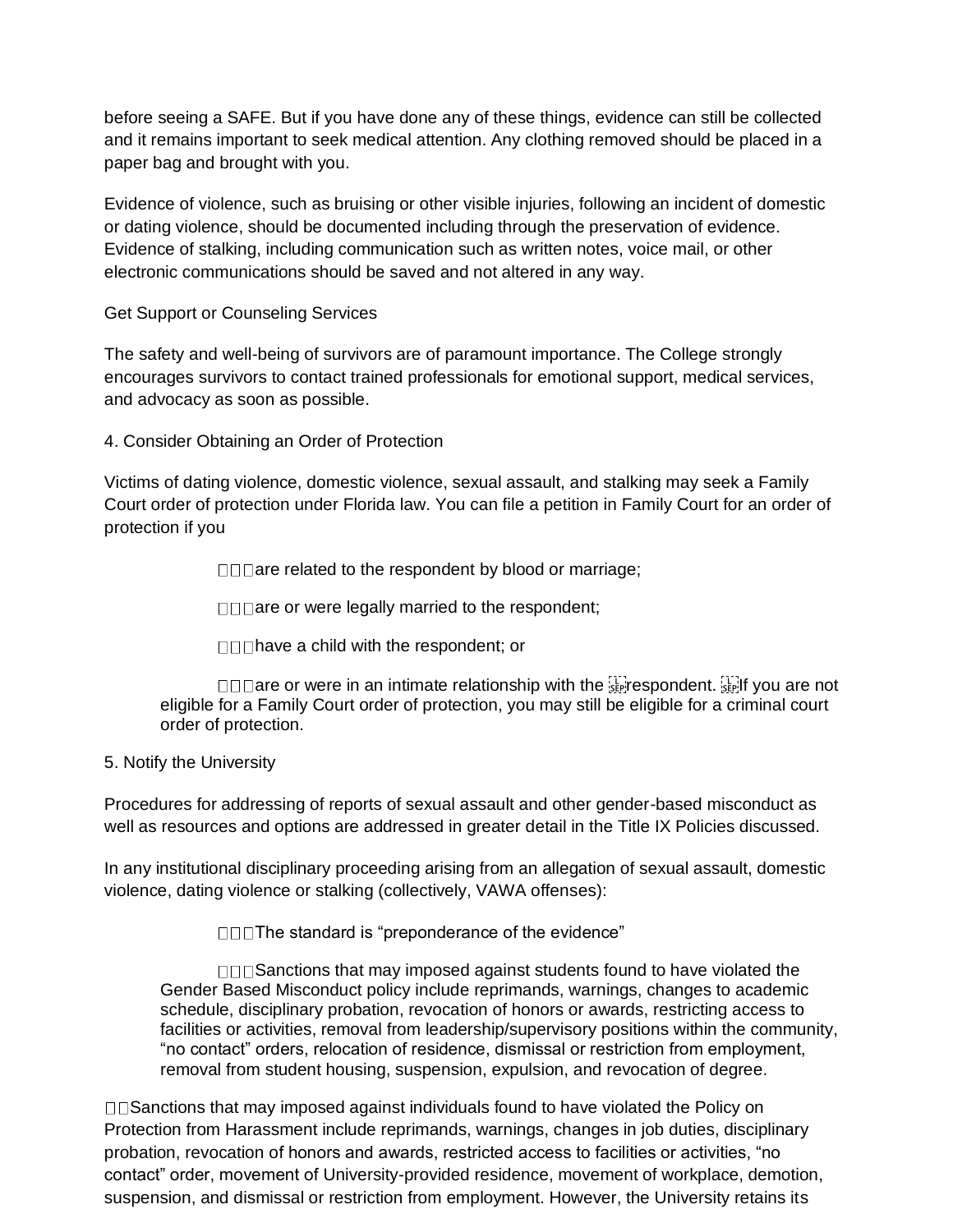inherent authority to take such actions as it deems appropriate to further the educational mission or to protect the safety and security of the community.

Disciplinary proceedings involving students will

 $\Box$  $\Box$ include a prompt, fair, and impartial  $\Box$ process from the initial investigation to the septinal result;

 $\Box\Box\Box$  be conducted by officials who, at a minimum, receive annual training on the issues related to VAWA offenses and on how to conduct an investigation and hearing process that protects the safety of victims and promotes accountability;

 $\Box$  $\Box$  $\Box$ provide the accuser and the accused with the same opportunities to have others present during any institutional disciplinary proceeding, including the opportunity to be accompanied to by an advisor of their choice whose role shall comply with the applicable procedures;

□□□ require simultaneous written notification to the accuser and the accused, of the result of any institutional disciplinary proceeding arising from an allegation of VAWA offenses crimes; procedures for appeals, if available; any change to the result; and when such results become final.

Education and Prevention Programs

The University engages in comprehensive, intentional, and integrated programming, initiatives, strategies, and campaigns intended to end dating violence, domestic violence, sexual assault and stalking that:

□□□Are culturally relevant, inclusive of diverse communities and identities, sustainable, responsive to community needs, and informed by research, or assessed for value, effectiveness, or outcome; and

□□□Utilize an ecological approach to prevention, considering environmental risk and protective factors as they occur on the individual, relationship, institutional, community and societal levels. Educational programming consists of primary prevention and awareness programs for all incoming students and new employees, as well as ongoing awareness and prevention campaigns for students and employees to:

- . (a) Identify domestic violence, dating violence, sexual assault and stalking as prohibited conduct;
- . (b) Define these behaviors using definitions provided by University policy (informed by Department of Education guidance) as well as providing access to state law definitions regarding what behavior constitutes criminal acts of domestic violence, dating violence, sexual assault, and stalking;
- . (c) Define what behavior and actions constitute consent to sexual activity as defined in University policy as well as the appropriate rape statute in the State of Florida.
- . (d) Provide a description of safe and positive options for bystander intervention. Bystander intervention means safe and pro-social options that may be carried out by an individual or individuals to prevent harm or intervene when there is risk of dating violence, domestic violence, sexual assault or stalking. Bystander intervention includes recognizing situations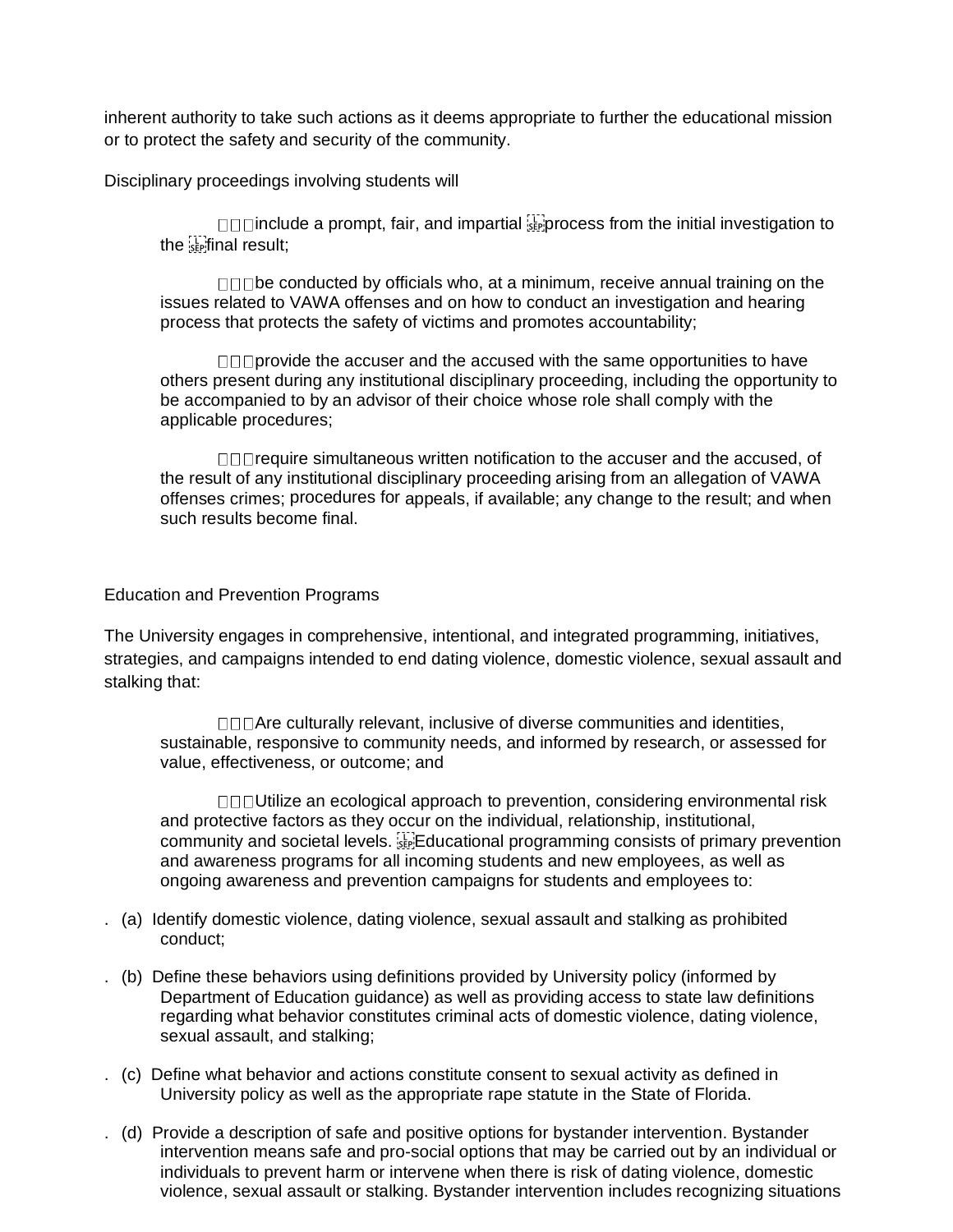of potential harm, understanding institutional and community expectations to identify this behavior as problematic, seeing personal responsibility and overcoming barriers to intervening, identifying safe and effective intervention options, and taking action to intervene – either directly or indirectly.

- . (e) Provide information on risk reduction. Risk reduction means options designed to decrease perpetration, and bystander inaction, to increase empowerment for complainants in order to promote safety and to help individuals and communities be actively aware of safe conditions.
- . (f) Provide an overview of rights and responsibilities including available options on and off campus for reporting to campus authorities and/or to law enforcement (as well as the right to decline to report to law enforcement); assistance (such as medical, mental health, and advocacy); and disciplinary procedures and related rights. (This information is also included in this Annual Security Report in compliance with the Clery Act). Fight are College implements annual educational efforts consisting of presentations that include distribution of educational materials to new students; participating in and presenting information and materials during the New Employee and Faculty Orientations; as well as ongoing prevention and awareness efforts. Fight the University offers primary prevention and awareness programs for all incoming students in the Orientation Program. Information is presented during required sessions attended by all incoming students including education about confidential and non-confidential reporting of incidents. All new students are also required to view the on- line sexual violence prevention video.

The University offers ongoing awareness and prevention programs for employees. The Title IX Coordinator presents to various academic and staff departments.

#### Facts About Sexual Assault

 $\Box$ No one is ever responsible for the crime of sexual assault being perpetrated against them.

And universities must establish this standard for students: "Affirmative consent is a knowing, voluntary, and mutual decision among all participants to engage in sexual activity. Consent can be given by words or actions, as long as [they] create clear permission regarding willingness to engage in the sexual activity. Silence or lack of resistance, in and of itself, does not demonstrate consent. The definition of consent does not vary based upon a participant's sex, sexual orientation, gender identity, or gender expression." Further:

□□ Sexual activity that is coerced or forced is not consensual.

 $\Box\Box A$  person cannot give consent if he or she lacks the ability to make or understand the decision because of disability, lack of sleep, consumption of alcohol or drugs, or if he or she is unwillingly restrained.

□□A sleeping or unconscious person cannot give consent.

□□The use of alcohol or drugs does not justify or excuse gender-based misconduct and never makes someone at fault for experiencing gender-based misconduct.

 $\Box$  Consent cannot be procured by the use of physical force, compulsion, threats, intimidating behavior, coercion, or from a person who is incapacitated.

□□ Consent to one form of sexual activity does not imply consent to other forms of sexual activity.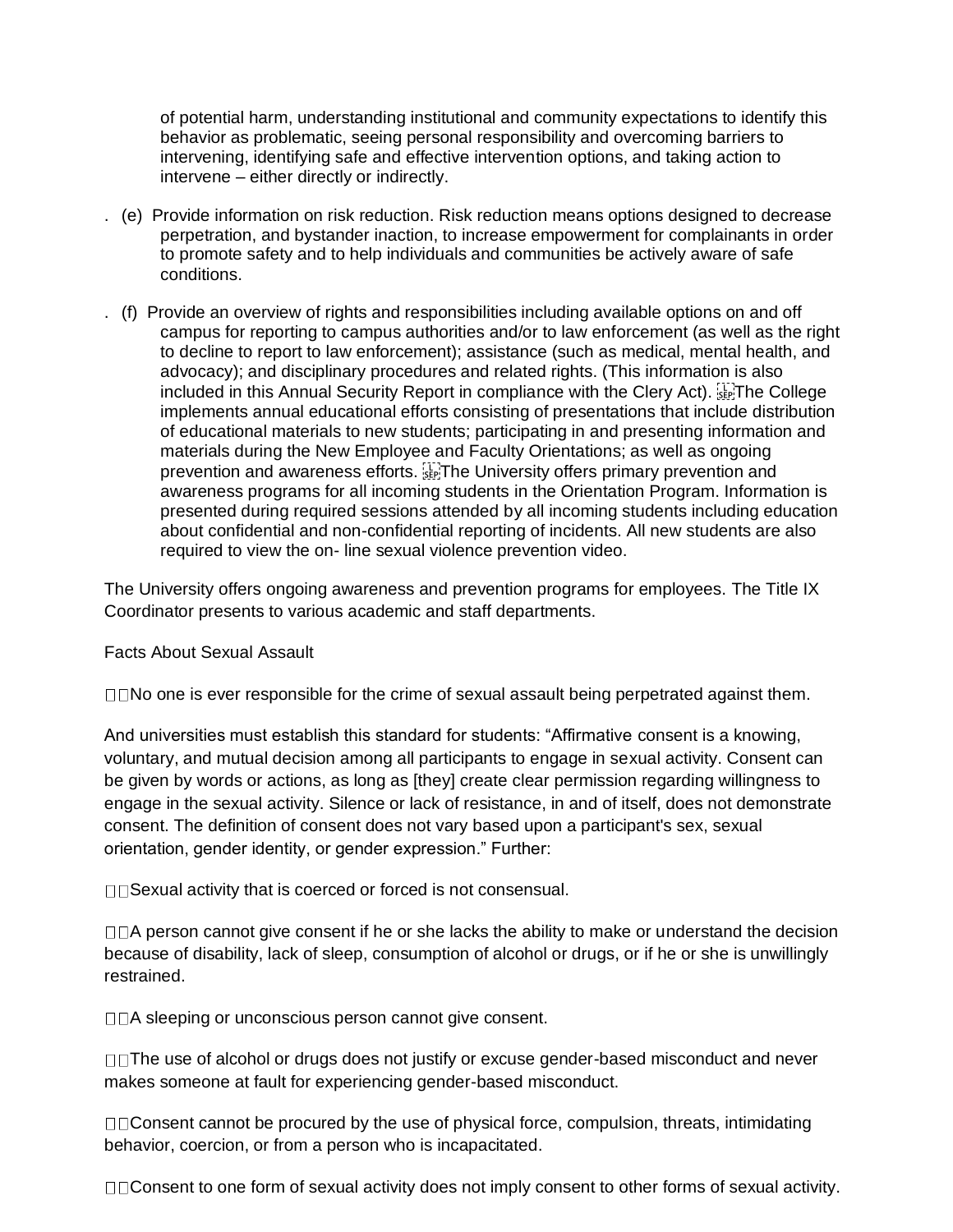□□Consent to engage in sexual activity with one person does not imply consent to engage in sexual activity with another person.

□□ Consent may be withdrawn at any time. When consent is withdrawn or can no longer be given, sexual activity must stop.

□□□Previous relationships or previous consent for sexual activity is not consent to sexual activity on a different occasion.

 $\Box$  $\Box$ The definition of consent does not vary based upon a participant's sex, sexual orientation, gender identity, gender expression or relationship status.

□□□A person cannot give consent if he or she lacks the ability to make or understand the decision because of disability, lack of sleep, consumption of alcohol or drugs, or if he or she is unwillingly restrained.

**ODDA** sleeping or unconscious person cannot give consent.

□□□The use of alcohol or drugs does not justify or excuse gender-based misconduct and never makes someone at fault for experiencing gender-based misconduct.

□□□Respect a person's expectations and limits. If you do not know what they are, it is your responsibility to ask. Campus Sex Crimes Prevention Act/Sex Offenders. The Campus Sex Crimes Prevention Act provides for the tracking of convicted, registered sex offenders enrolled as students, or working or volunteering at institutions of higher education. It requires sex offenders who must register under state law to provide notice of enrollment or employment at any college or university in the state, as well as notice of each change of enrollment or employment status. It also requires that state procedures ensure that this information is promptly made available to law enforcement agencies with jurisdiction of the institutions of higher education entered into appropriate state records or data systems. The Florida State Sex Offender Registration Act requires anyone who must register as a sex offender to notify the state of enrollment, attendance, employment or residence at any institution of higher education and any changes to such enrollment, attendance, employment or residence. Resources

#### Clery Geography

The University is required to collect statistics on crimes reported to have taken place within "Clery Geography:"

- 1.Buildings and property that are part of the institution's campus;
- 2. The institution's non-campus buildings and property; and
- 3.Public property within or immediately adjacent to and accessible from the campus.

#### **Definitions**

On-Campus-1) Any building or property owned or controlled by an institution within the same reasonably contiguous geographic area and used by the institution in direct support of or in a manner related to the institution's educational purposes, including residence halls; and 2) Any building or property that is within or reasonably contiguous to the area identified in the paragraph 1, that is owned by the institution but controlled by another person, is frequently used by students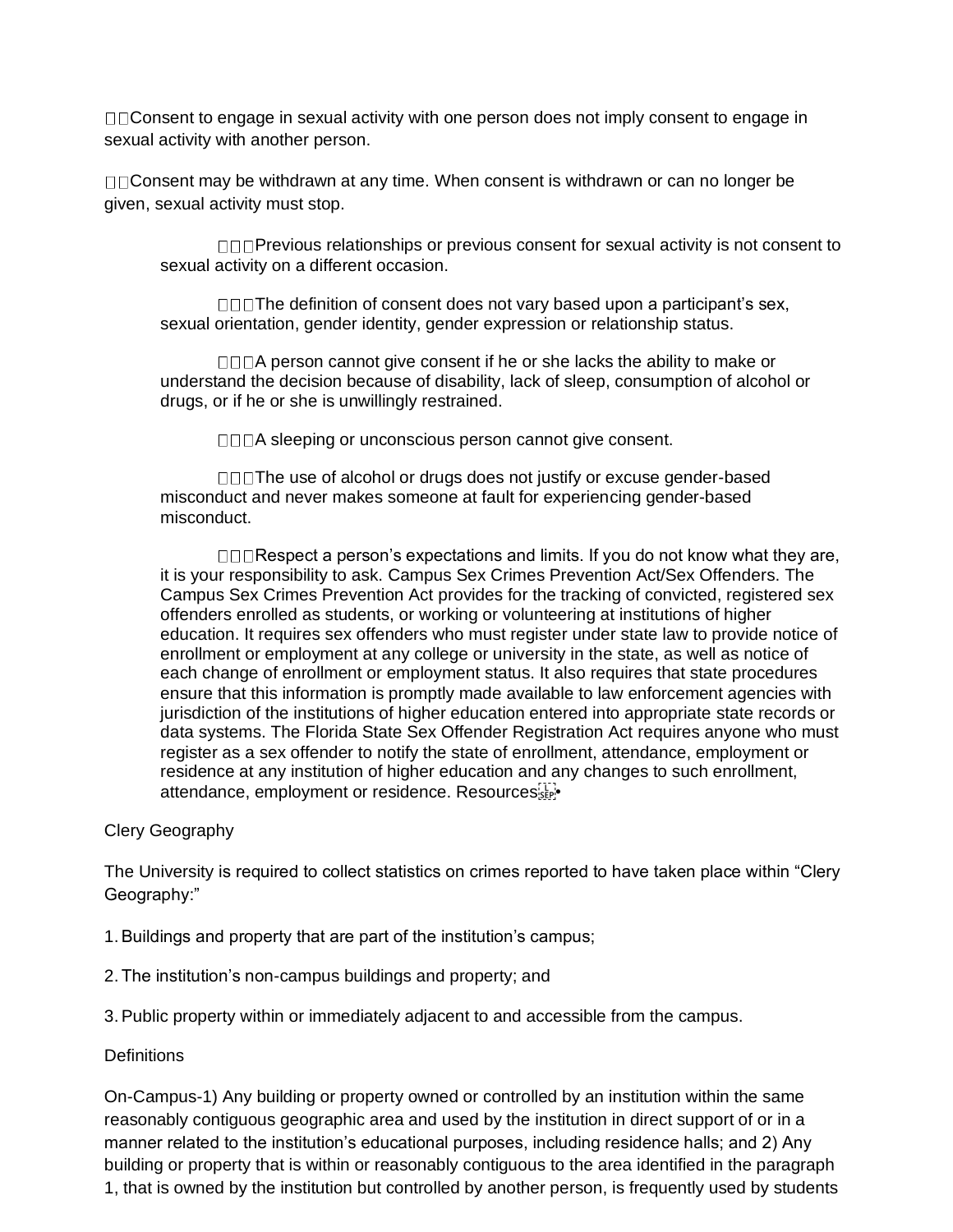and supports institutional purposes (such as a food or retail vendor).

Non-Campus Building or Property-1) Any building or property owned or controlled by a student organization that is officially recognized by the institution; or 2) Any building or property owned or controlled by an institution that is used in direct support of or in relation to the institution's educational purposes, is frequently used by students, and is not within the same reasonably contiguous geographic area of the institution.

Public Property- All public property, including thoroughfares, streets, sidewalks, and parking facilities, that is within the campus or immediately adjacent to and accessible from the campus.

All crimes, whether subject to Clery or not, including Domestic violence, Dating Violence, Stalking, Sexual Assault, and Bias or Hate Crimes can be reported to any The office of Student Development. Gender-based crimes and misconduct can also be reported to those responsible for addressing such matters on campus.

## Access to Campus

The main campus is generally open six days a week from 8:45 A.M. to 10:00 P.M. On University holidays access is limited.

A valid University ID card is needed for access to campus. A valid University ID must be presented to gain entry. Vargas University community members who do not have their Vargas ID card upon their person when entering campus must show a valid government issued photo ID (e.g. State Driver's License), sign in, and receive a visitor's pass.

All students, faculty, and staff are encouraged to wear their Vargas University or affiliate institution ID card on their outermost garment when on campus. Visitors are required to wear their Public Safety issued Visitors Pass on their outermost garment while in campus buildings and residence halls at all times. New students may receive a Vargas University ID card once they have registered for classes.

The Office of Student Development laws, rules, and regulations on campus; controls access to the campus; deters and investigates crime (in cooperation with the Pembroke Pines Police Department); maintains a Lost and Found; supervises special events; and provides general information for visitors and members of the University community. The Office provides community education in crime prevention, personal safety, and fire safety.

## Confidential or Anonymous Reporting of Crimes

Jose Maria Vargas University encourages all victims of crimes to alert the Office of Student Development and the Pembroke Pines City Police Department. If you are the victim of a crime and do not want to pursue action within the University system or the criminal justice system, you may still make a confidential or anonymous report. If you become aware of a crime through observation or information you may report that crime without identifying your sources or yourself. Call Crime- Stoppers at *1-866-493-8477*

Confidential and/or anonymous reports of crimes can be included in the University's annual crime statistics.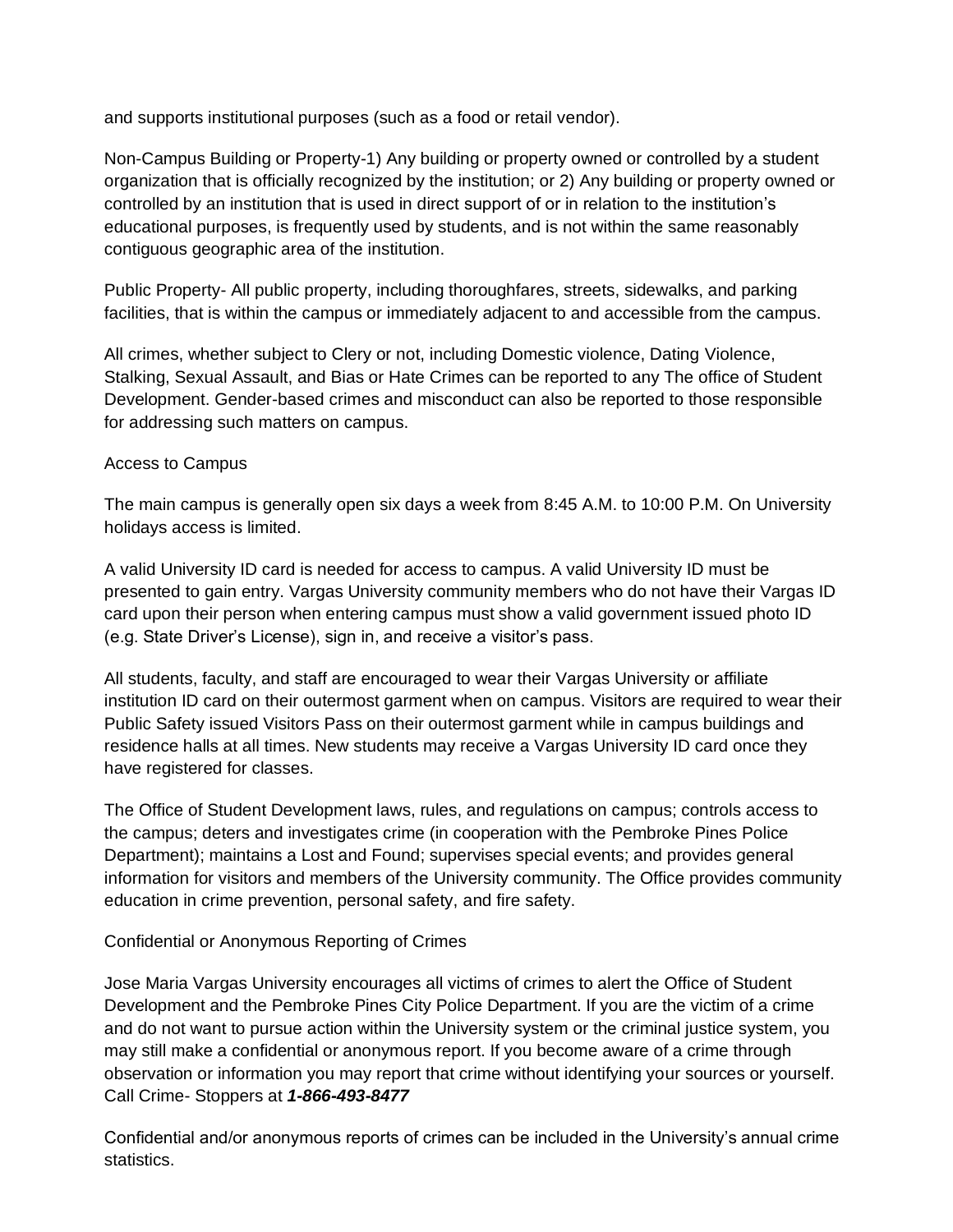With such information, the University can keep a more accurate record of the number of incidents involving students, employees and visitors; identify any pattern of crimes with regard to a particular location, method or assailant; and alert the campus community to potential danger.

## Investigations of Criminal Incidents

The Office of Student Development reviews all reports of crime on campus. Crimes are reported to the Pembroke Pines Police Department (unless doing so would be inconsistent with the Violence Against Women Act) and typically investigated by the Police Department and/or the Office of Student Development.

## Daily Crime Logs

The Office of Student Development compiles and reviews campus crime statistics and reports those crime statistics to the United States Department of Education. The Office of Public Safety also maintains a daily crime log which contains criminal acts reported to the Office within two business days of the report unless confidentiality of the victim is jeopardized or the disclosure of such would be prohibited by law. The information in the logs typically includes the type of crime, date, time, and location of occurrence. The log is available for review during normal business hours.

The Office of Student Development, Main building, Gallery Office. Business hours are Monday through Friday, 9:30 A.M. to 5:00 P.M.

## Timely Warnings

The Director of Student Development or designee reviews all crime and incident reports to determine if there is an on-going threat to the community and if distribution of a Timely Warning is warranted. Timely Warning Notices may be disseminated for any crime classifications as deemed necessary.

Time Warning Notices are generally written by the Director of Student Development or a designee and distributed to the community as a "Personal Safety Alert" via email and Office of Student Development. Notices and updates may also be disseminated to the Vargas University community through other forms of communications such as campus information monitors (eboards), voice mails, or web sites.

There are two classifications of Timely Warnings-

Non-Emergency and Emergency.

#### Non-Emergency warnings

The Office of Student Development provides Timely Warnings of crimes and other incidents that may pose a threat to members of the Vargas Community. Non-emergency notices are generally provided via University-wide broadcast emails.

## Emergency warnings

The Office of Student Development immediately notifies the campus community upon confirmation of a significant emergency or dangerous situation involving an immediate threat to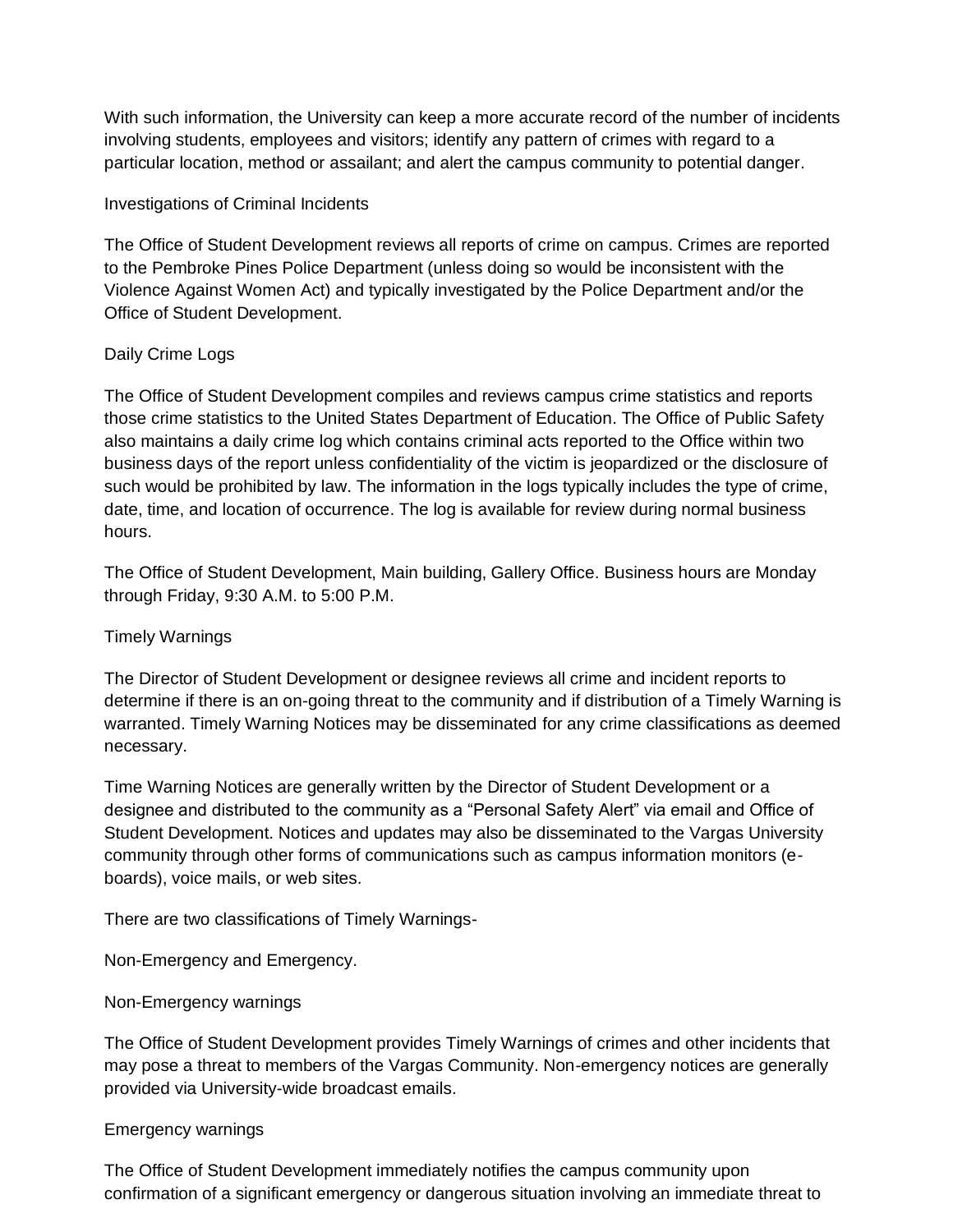health or safety of community members. In coordination with federal, state, and local law enforcement and public safety authorities, warnings may be delayed if they would compromise efforts to contain the emergency

Note: Timely Warnings and Emergency notifications do not identify crime victims.

Crime Prevention Education and Awareness

The safety and security of Jose Maria Vargas University students, faculty, and staff is one of the University's highest priorities. A truly safe campus can only be achieved through the cooperation and awareness of all students, faculty, and staff. You can help maintain your own safety by complying with established University security policies and by following common sense personal safety practices as follows:

Take responsibility for your own safety

1. Be aware of your surroundings and what is going on around you. Keep your head up and your eyes moving. Walk purposefully with a steady pace and self-assured stride. Confidence deters attackers.

2. When walking at night, walk in well-lighted and well trafficked areas. Avoid walking through parks, parking lots, and isolated or deserted areas.

3. Use the buddy system. When traveling at night arrange with friends to walk or ride together.

4. Walk in the center of sidewalks away from doors and bushes.

5. If you suspect that you are being followed, indicate your suspicions by looking behind you. If you are on foot, cross the street, change direction, or vary your speed. Walk to a location where there are other people, to the nearest "open store".

Maintenance and Security of Campus Facilities

The Office Student Development is responsible for the evaluation, planning, development, coordination and execution of health and safety programs in compliance with federal and state statutes and regulations. The Facilities Department is responsible for removing recognizable hazards through routine housekeeping and maintenance, or contracting with the appropriate experts.

Heads of Departments and Supervisors are responsible for providing safe working conditions and implementing health and safety programs as they relate to operations. Employees are responsible for complying with health and safety guidelines, attending required fire safety training, properly using provided safety equipment and promptly reporting incidents and hazards.

Jose Maria Vargas University is mindful of the security needs in the daily operation of campus facilities; particularly as they relate to residential areas. Keys are signed in and out, as needed, by authorized maintenance staff members who are also required to display a photo identification badge. Whenever possible, prior arrangements are made with resident students requesting facilities services for their residence room so that the students may be present when repairs are made.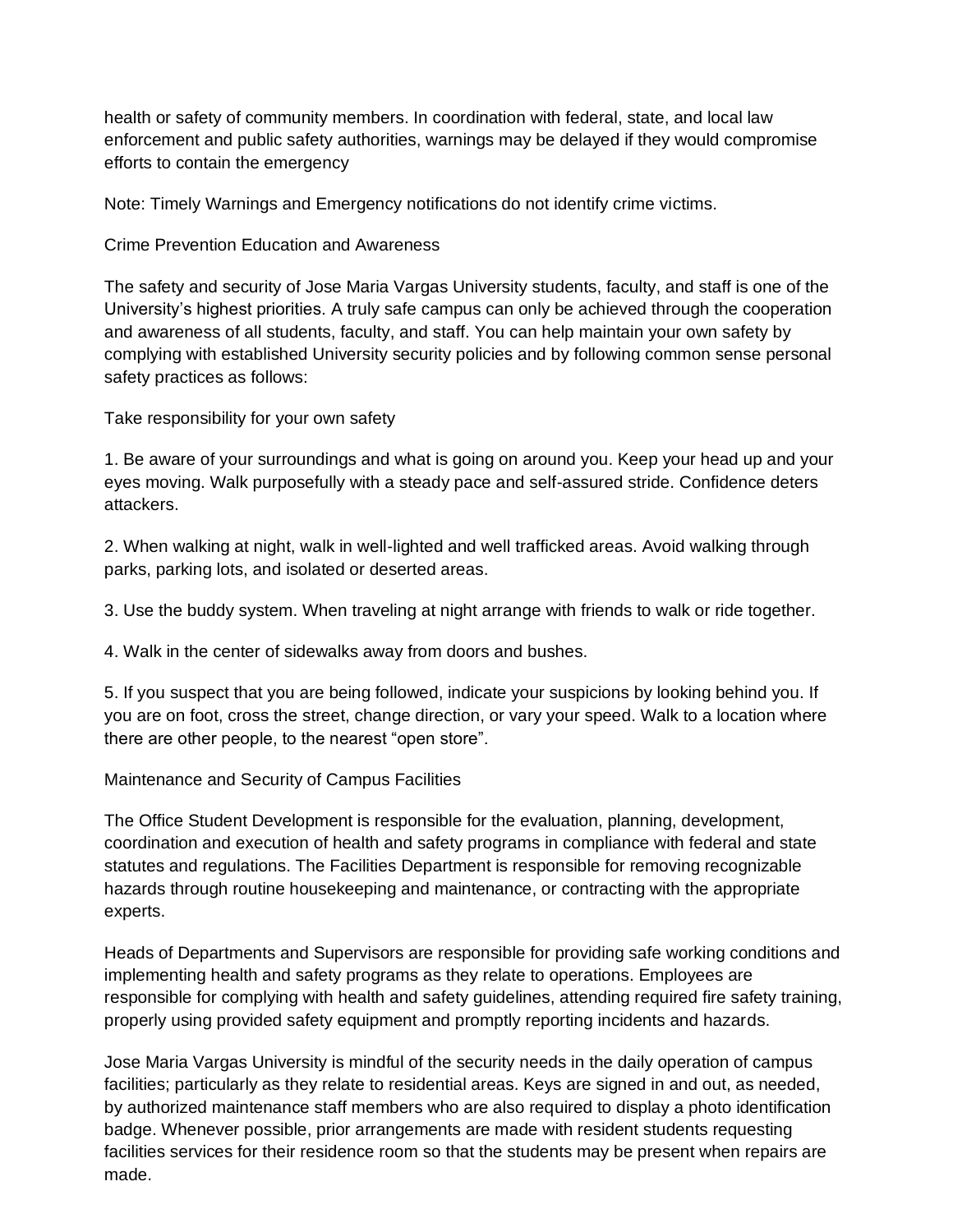The campus maintains a strong commitment to campus safety and security. Adequate exterior lighting is an important part of this commitment. All inoperative lights, malfunctioning emergency phones, and other hazardous conditions are reported immediately.

Taking public transportation

1.Know your timetables to avoid long waits- especially if you are alone.

2.Avoid empty busses and ride at the conductor (middle) or motor-person's position.

3. Always plan your route in advance. Avoid getting off a bus in unfamiliar neighborhoods especially during night time.

4. Avoid isolated bus.

- 5. While riding public transportation, keep your handbag, knapsacks, bookbags and personal property in front of you and close to your body.
- 6. Don't open your purse or wallet when boarding a bus or waiting to buy a metro card in a subway station. Always have your fare ready and avoid exposing your wallet or purse unnecessarily.

7.Always be aware of the people around you!

8. Stay away from isolated ATM locations. Plan ahead to avoid using ATM machines during offhours.

9. Do not feel bullied by people who look you in the eyes; look them in the eyes. Eye contact makes everyone uneasy so use that to your advantage.

10. Be wary of strangers at night. It is better to be rude, ignore, and walk away than to have someone take advantage of your kindness.

11. Trust your instincts. Don't allow rationality to over-ride your "sixth sense"-it could protect you from danger.

12. Do not resist armed robbers. Property can be replaced; your life cannot.

13. Do not openly display maps on a public street because it indicates that you are a stranger to the community, unfamiliar with your surroundings, and a potential victim.

14. Do not unnecessarily display your tablets, smart phones, or laptops in public.

#### Offices and classrooms

- 1.Avoid keeping your handbags under your desk or classroom worktable.
- 2. Lock your office door, even if the office is left unattended for a short amount of time.
- 3. Do not bring large sums of cash to work or school.
- 4. Carry only the necessary credit cards and identifications. <sup>[11]</sup>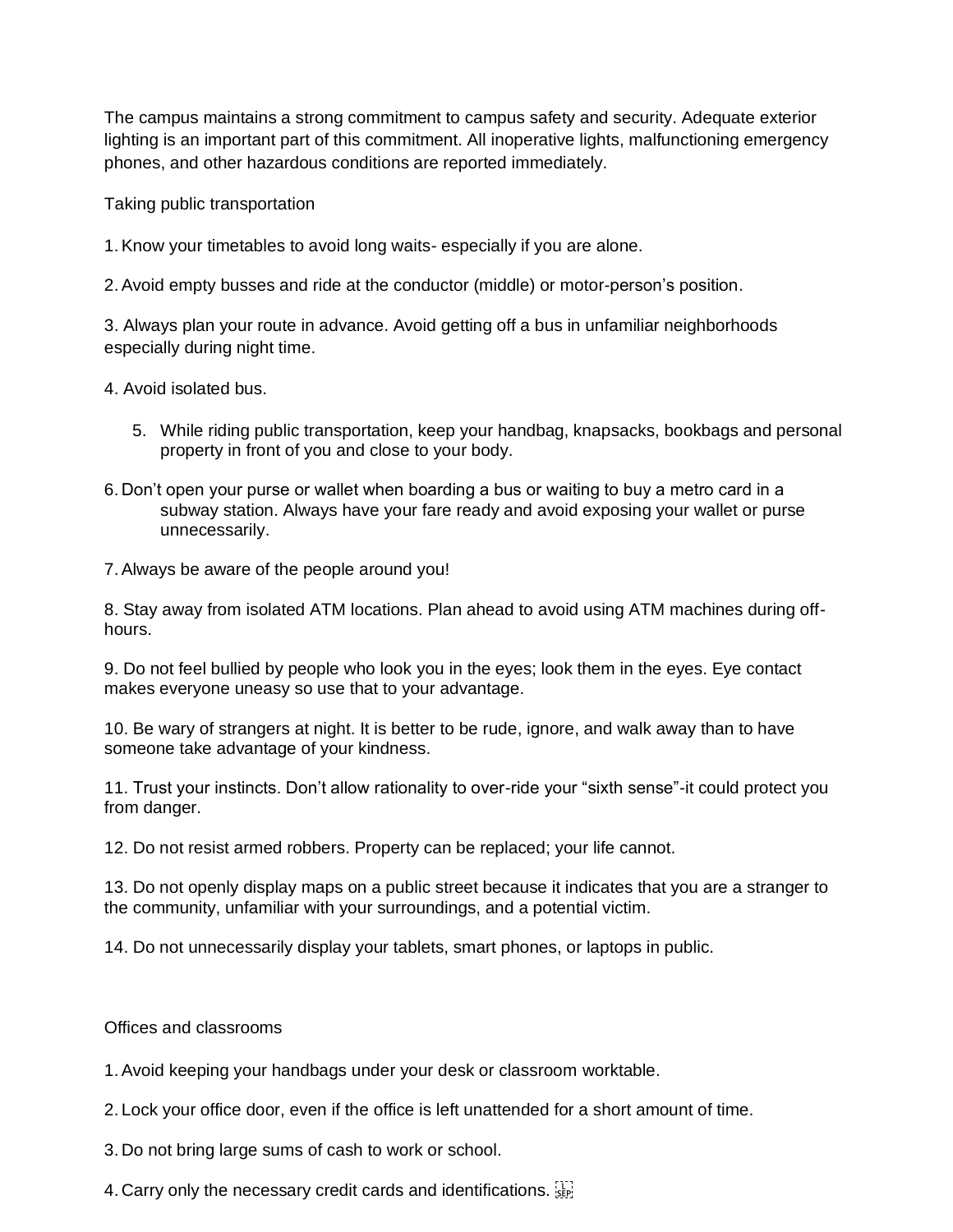5. If you must leave your purse or wallet at your work station, lock it in a locker or desk. In a classroom, keep it in front of you where you can see it at all times.

Library

- 1. Do not leave personal property unattended even for a minute.
- 2. Report any suspicious person/activities to library personnel or to the Office of Public Safety.
- 3.Keep personal property in sight at all times.
- 4. Try not to bring valuables into the library.
- Be Aware and Be Safe If you are a victim:
- 1. Report the crime to the Police by calling 911.
- 2. Report the crime to the Office of Student Development 954-322-4460.
- 3. Attempt to remain calm while waiting for the police to respond.
- 4. If you are injured, request medical attention.
- 5. Obtain hospital report numbers from the hospital and complaint numbers from the police.
- 6. If you sustained injuries and/or suffered

For major credit cards, immediately contact the individual store or credit card companies.

The Office of Student Development provide information on crime prevention and educational seminars to members of Vargas University community.

During orientation week, crime prevention presentations and related information is made available to incoming students. Crime prevention lectures on the safeguarding of personal property, and personal and transportation safety, are presented to various organizations and student groups throughout the year.

#### Crime Prevention Seminars

These interactive presentations are given during student and employee orientations and are also available to any group upon request. These presentations provide vital information on how to reduce the likelihood of being a crime victim.

Emergency Evacuation Procedures and Policies

The Office of Student Development leads Vargas University planning efforts and response to natural and/or man-made disasters and other campus-wide emergencies. Response protocols are illustrated in the Vargas Emergency Management Plan (EMP).

Emergency Management Plan (EMP)

Overview The Vargas Emergency Management Plan (EMP) was jointly developed by and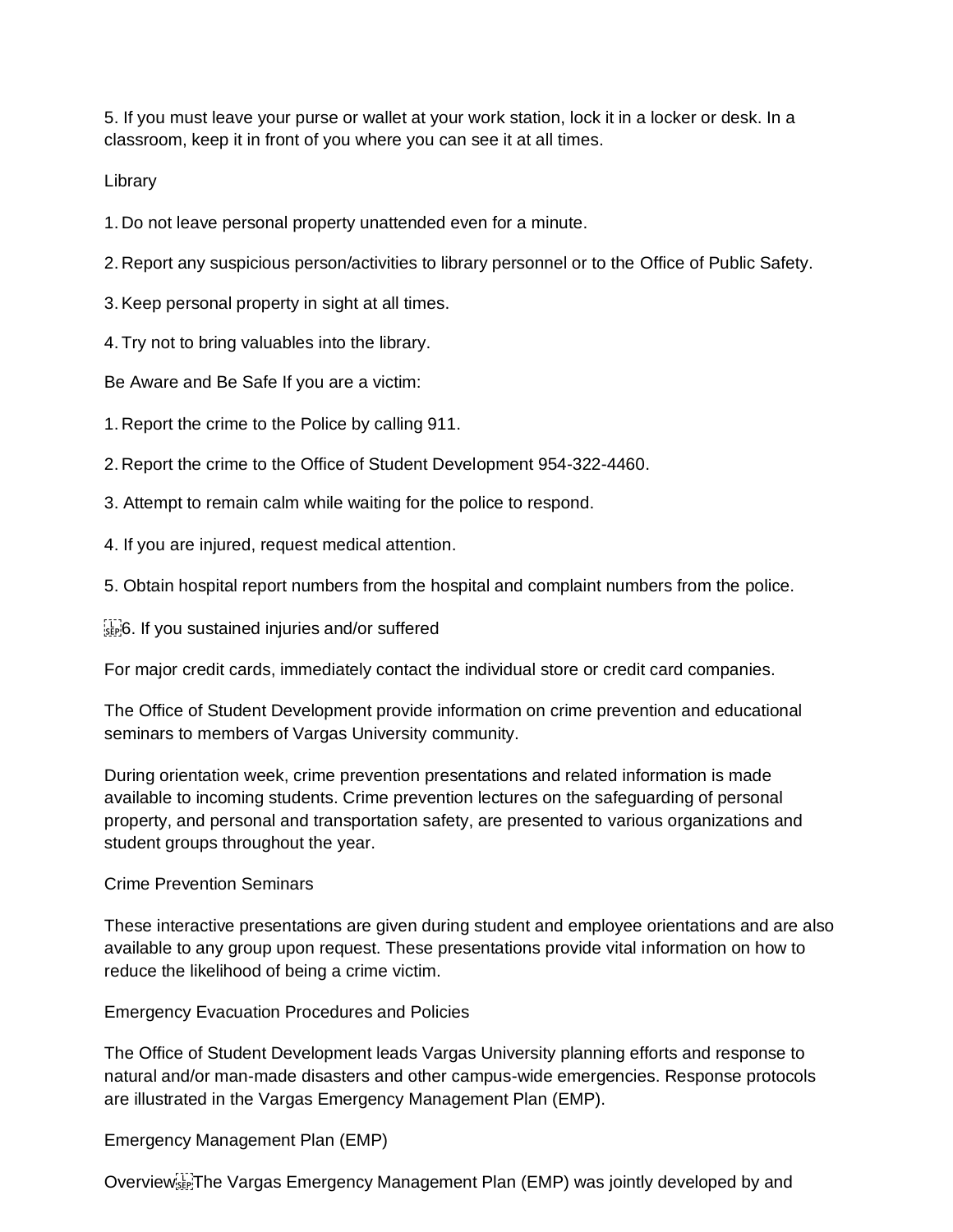through cooperation of multiple University offices and disciplines. The multi- disciplinary approach to the development of this plan brings together a wide range of expertise and experience in the varied campus functions and responsibilities necessary to successfully respond to campus-wide emergencies. The EMP will continually be reviewed, practiced, and updated to meet newly identified threats to our campus environment and to incorporate additional resources as they may become available. The Office of Student Development is responsible for reviewing the Plan annually, prior to the beginning of each fall semester, and to update the Plan and Plan training as required.

The Jose Maria Vargas University Public Safety staff is dedicated to providing a safe and secure environment in which students, faculty, and staff can enjoy the Vargas University experience. We encourage all members of the University community to become familiar with the EMP and to partner with us in ensuring the safety and security of our community.

## Purpose of the Plan

The EMP is designed to provide general guidelines and protocols deemed necessary to successfully respond to a variety of potential campus emergencies. While the specific circumstances of any emergency and the detailed actions required for its mitigation cannot be predicted in advance, we can plan and prepare for a successful and comprehensive management of emergencies.

The EMP assigns roles and responsibilities to departments and individuals that are directly responsible for emergency response efforts and critical support services, and provides a management structure for coordinating and deploying essential resources. While the Plan provides specific protocols for responders, it also provides flexibility for the use of common sense and sound judgment by the leaders of our emergency response.

## Scope of the Plan

A variety of natural or man-made hazards or disasters can affect the Jose Maria Vargas University campus and pose an actual or potential threat to our community's health and safety. A comprehensive emergency plan is required to insure the protection of students, faculty, staff, and visitors from the potential effects of such hazards.

This plan may be activated in response to a local, regional, or national emergency that affects the greater Jose Maria Vargas University of campus. Any emergency that affects our students, faculty, and/or staff may be considered a Vargas University emergency.

The plan, while primarily local in scope, is intended to be able to support a city-wide, state-wide, and/or national incident management plan. The Plan and the training associated with the Plan shall conform to protocols of the National Incident Management System (NIMS) and the Incident Command System (ICS).

## Evacuation Procedures

The University maintains an Emergency Evacuation Plan (EEP) to provide training to community members on the proper evacuation protocols for fire or other emergencies requiring the evacuation of the university building. EEP is publish in the university website [www.jmvu.edu](http://www.jmvu.edu/) under consumer information.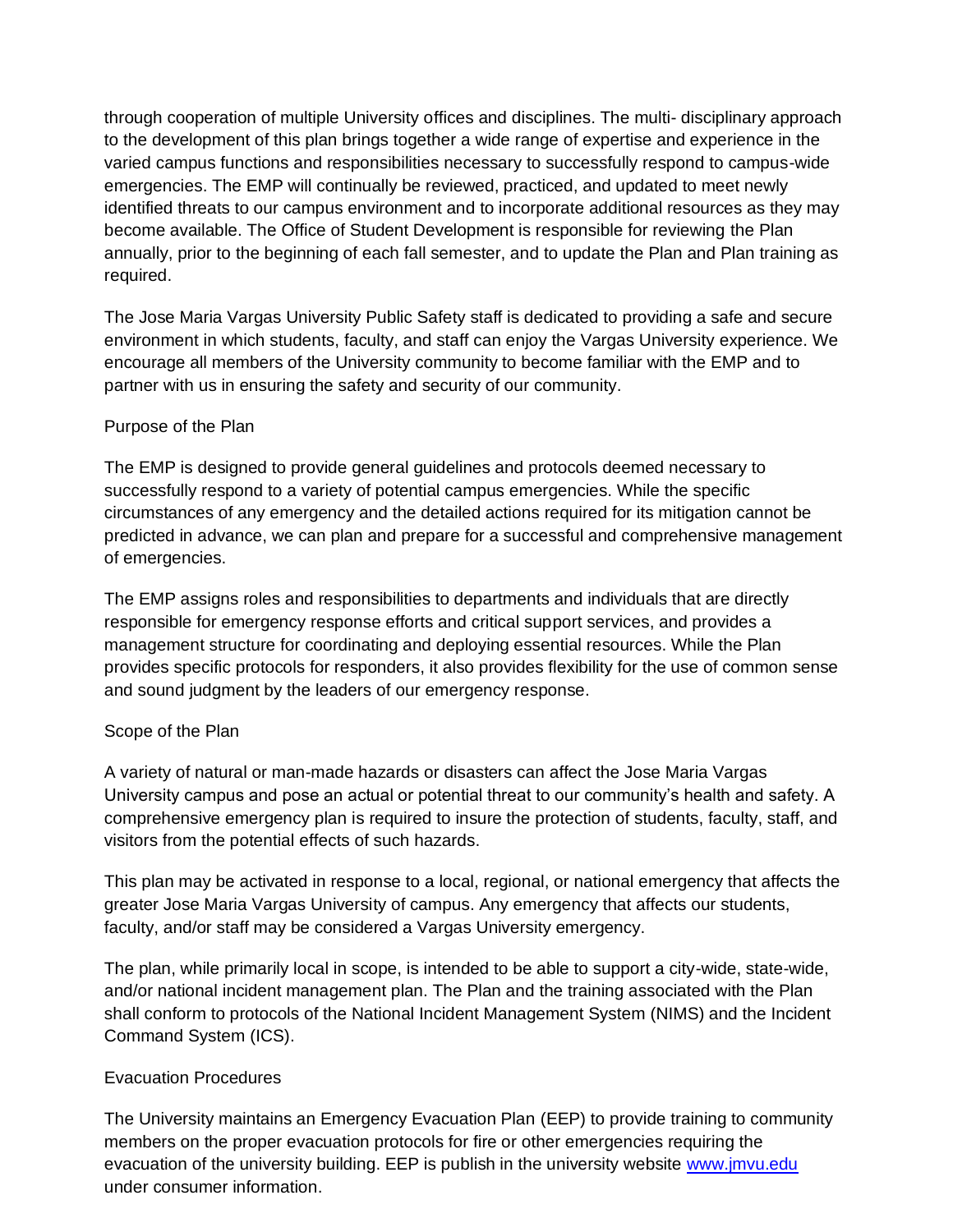The Community may be notified of a need for partial or full evacuation by a number of communications options, including community-wide email, community-wide voice mail, public announcement broadcasts, e-boards, Facebook, Twitter, or electronic notification system (by text or voice mail).

Shelter-in-Place Procedures – What does it mean to "Shelter-in-Place"? If an incident occurs and the buildings or areas around you become unstable, or if the air outdoors becomes dangerous due to toxic or irritating substances, it is usually safer to stay indoors, because leaving the area may expose you to that danger. Therefore, to "shelter-in-place" means to make a shelter of the building that you are in, and with a few adjustments this location can be made even safer and more comfortable until it is safe to go outside.

## Basic "Shelter-in-Place" Guidance

If an incident occurs and the building you are in is not damaged, stay inside the building in an interior room until you are told it is safe to come out. If your building is damaged, take your personal belongings (purse, wallet, etc.) and follow the evacuation procedures for your building (close your door, proceed to the nearest exit, and use the stairs instead of the elevators). Once you have evacuated, seek shelter at the nearest University building quickly. If University Public Safety, police or fire department personnel are on the scene, follow their directions.

## $\square \square \square$ Close all doors

 $\Box$  $\Box$  in the course of exiting the building you  $\overline{\mathbb{R}}$  are blocked by fire, go to the safest fire- free area, or stairwell. Fight ow to "Shelter–in-Place" steriNo matter where you are, the basic steps of shelter- in-place will generally remain the same. Should the need ever arise; follow these steps, unless instructed otherwise by local emergency personnel:  $\frac{173}{36}$ . If you are inside, stay where you are. Collect any emergency shelter-in-place supplies and a telephone to be used in case of emergency. If you are outdoors, proceed into the closest building quickly or follow instructions from emergency personnel on the scene.  $\frac{1}{2}$  2. Locate a room to shelter inside. It should be:

- An interior room;
- Without windows or with the least number of windows.  $\frac{1}{2}$  if there is a large group of people inside a particular building, several rooms maybe necessary. <sup>[17]</sup> Shut and lock all windows (tighter seal) and close exterior doors. **Figgs** 4. Turn off air conditioners, heaters, and fans.

5. Close vents to ventilation systems as you are able. (University staff will turn off the ventilation as quickly as possible.)

6. Make a list of the people with you and ask someone to phone the information to the Student Development Office so they know where you are sheltering.

7. Turn on a radio or TV and listen for further instructions.

8. Make yourself comfortable.

Fire Safety and Prevention

The Office of Student Development, work in concert to protect the University from fire. The Office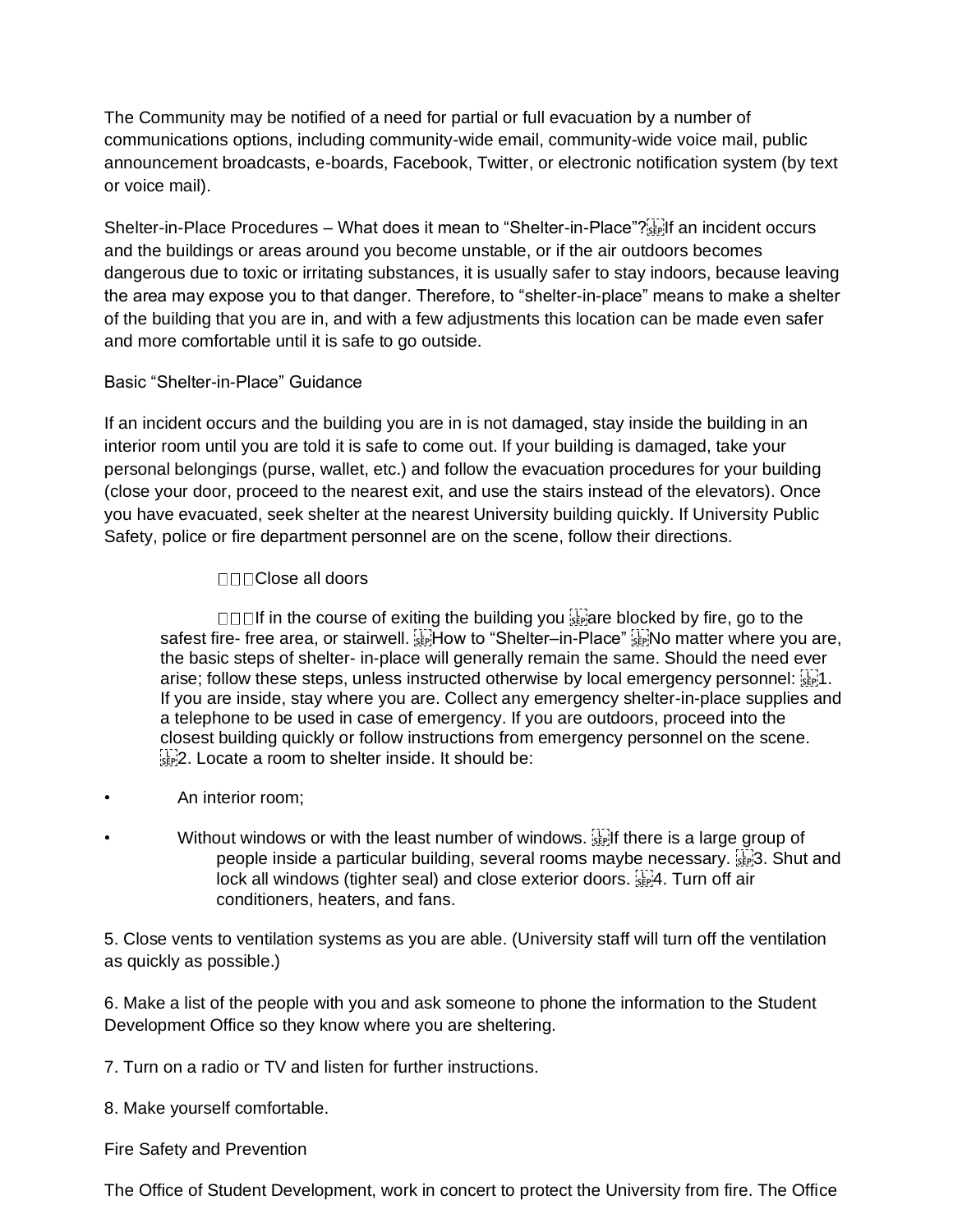of Student Development takes the lead in educating the University community about fire safety. The Student Development Director, Erika Ortiz, is located in Main building- Gallery room and can be reached by phone at 954-322-4460.

Continuous Evaluation and Enhancement of Campus Fire Safety

Jose Maria Vargas University is committed to continual assessment and enhancement of fire safety equipment and procedures to ensure continued compliance with Pembroke Pines, FL, State, and National Fire Safety Standards.

## Daily Fire Logs

The Office of Student Development compiles campus fire statistics and reports them to the U.S. Department of Education. The Office also maintains a daily fire log. The information in the logs typically includes the type of fire, date, time, and general location. The log is available for review during normal business hours.

The Office of Student Development, Main building, Gallery office. Business hours are Monday through Friday 9: 30 A.M. to 5:00 P.M.

Fire Safety Precautions

- 1.Keep doorways, corridors, and stairwells clear and unobstructed. Keep fire doors closed.
- 2. Make sure that all electrical appliances and cords are in good condition and UL approved.
- 3. Do not overload electrical outlets. Use fuse protected multi-outlet power strips and extension cords when possible.
- 4. Never store flammable substances or combustible items (oily rags, paint, etc.) in your office or workspace.
- 5. The use of candles, incense, and other open flames is strictly prohibited in all college academic buildings.
- 6. Never leave food cooking or running electrical appliances unattended, no matter the amount of time.
- 7.Be familiar with the locations of firefighting equipment that is closest to your office or apartment.
- 8.Be familiar with fire evacuation routes from your office or classroom.
- 9.When leaving for extended periods of time, i.e. vacations or leave of absence, unplug electrical appliances.

10. Ensure that the smoke detectors are working properly by looking for the green light. A third party company regularly tests the smoke detectors in the academic buildings.

Procedures for Students and Employees in the Event of a Fire

1. If you discover a fire, immediately shout a warning to other occupants and PULL the nearest fire alarm as you exit the building.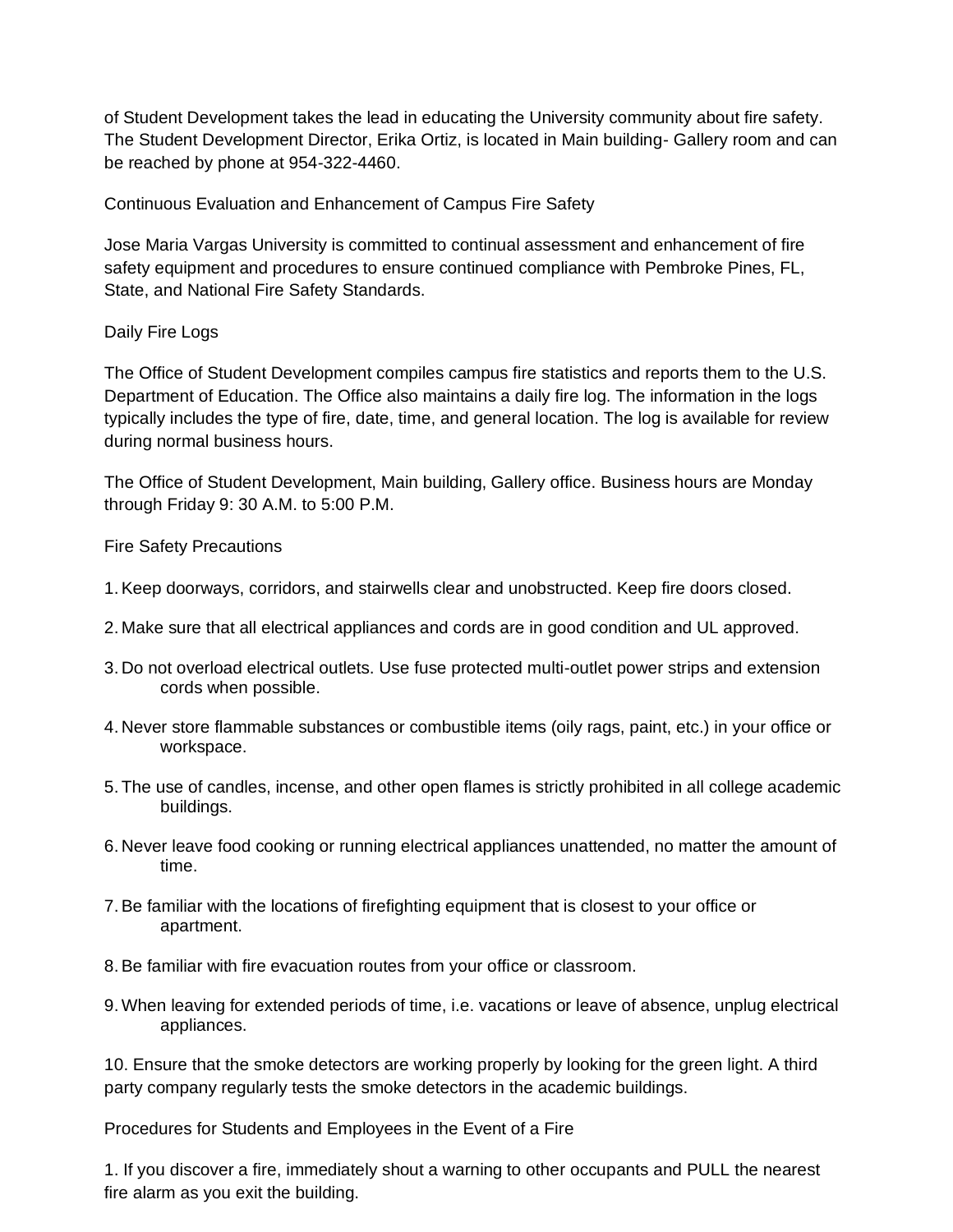## 2. Remain calm.

3. When evacuating the building, remember to feel doors before opening them to ensure that there is no fire danger on the other side. If you must enter a smoke-filled room or hallway, stay low, head as close to the ground/floor as possible, keeping one hand on the wall to avoid disorientation and crawl to the nearest exit.

4. Provide assistance to persons with disabilities. Notify the Student Development Office if persons with disabilities are in the area and may need to be relocated.

5. Provide assistance to other individuals in your immediate area. Attempt rescue efforts only if there is no immediate danger to self.

6. If the fire is small and if you have had training, use the proper type of fire extinguisher to control and extinguish the fire. Do this only after the evacuation has started.

7. Close all doors and windows in the vicinity of a fire.

8. Once you are safely away from danger, call the emergency number for the Office of Student Development, extension 140 to report the fire.

9. Once outside the building and away from the danger and when possible, direct emergency teams to the location of the fire and then proceed to your department's designated gathering point (at least 500 feet away from the affected building) and stay there.

10. Keep streets, fire lanes, hydrant areas, and walkways clear for emergency vehicles and workers.

11. If requested, assist the Office of Student Development staff as necessary.

12. Do not return to an evacuated building until given the "All Clear" sign by the University staff.

For persons with disabilities

It is suggested that individuals who use wheelchairs or who have mobility impairment prepare for an emergency ahead of time by asking co-workers or fellow students to plan on providing assistance in an emergency. It is also suggested that individuals contact the Director of the Office of Student Development for individuals with Disabilities for assistance in planning for emergencies.

- 1. During an emergency evacuation due to fire the building elevators should not to be used.
- 2.Evacuation may not always be necessary or advisable. If persons with disabilities cannot be transported from the building without using an elevator, assist persons with disabilities to the nearest fire stairway landing on each floor of the building. Immediately notify university staff, first responders, or other rescue workers on scene of the arrival of persons with disabilities to the rescue area.
- 3. Do close the door behind you if and when it is safe to leave your room.
- 4. Don't waste time collecting personal valuables. Take your keys with you so that you can reenter your room if exiting the building is not possible.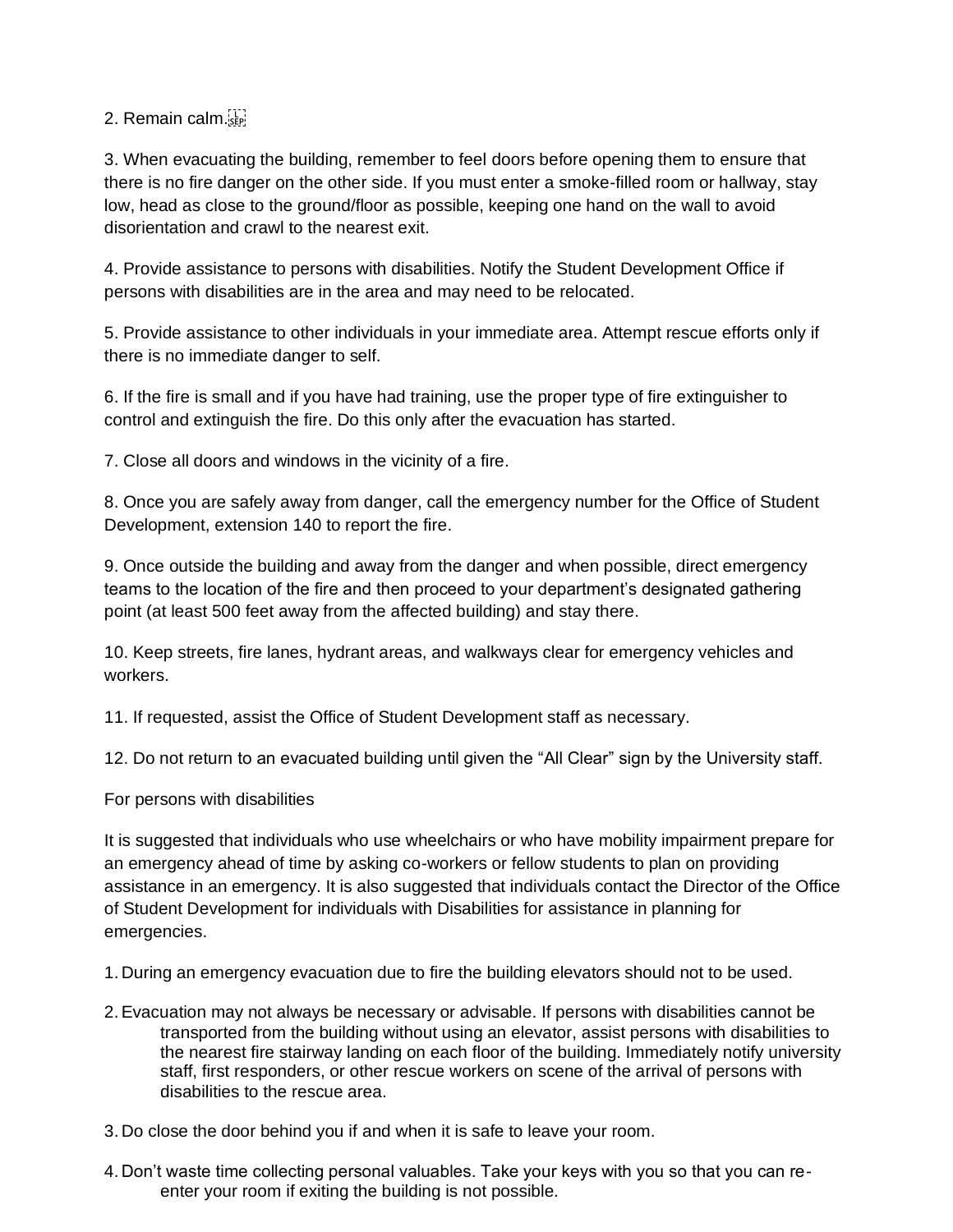Fire Response Dos and Don'ts

- 1. Do treat every alarm as an emergency. If an alarms sounds, exit the building immediately.
- 2. Don't assume that a fire alarm is a drill or test. All building alarm systems are tested as required by law but these tests are announced in advance. The University does not schedule unannounced fire drills.
- 3. Be aware that transmitting a false alarm is a criminal offense that endangers the lives of both building occupants and emergency personnel. It is also an offense to prop open fire doors or to tamper in any way with alarm equipment, electromagnetic locks, or other life safety devices or to block or obstruct paths of egress.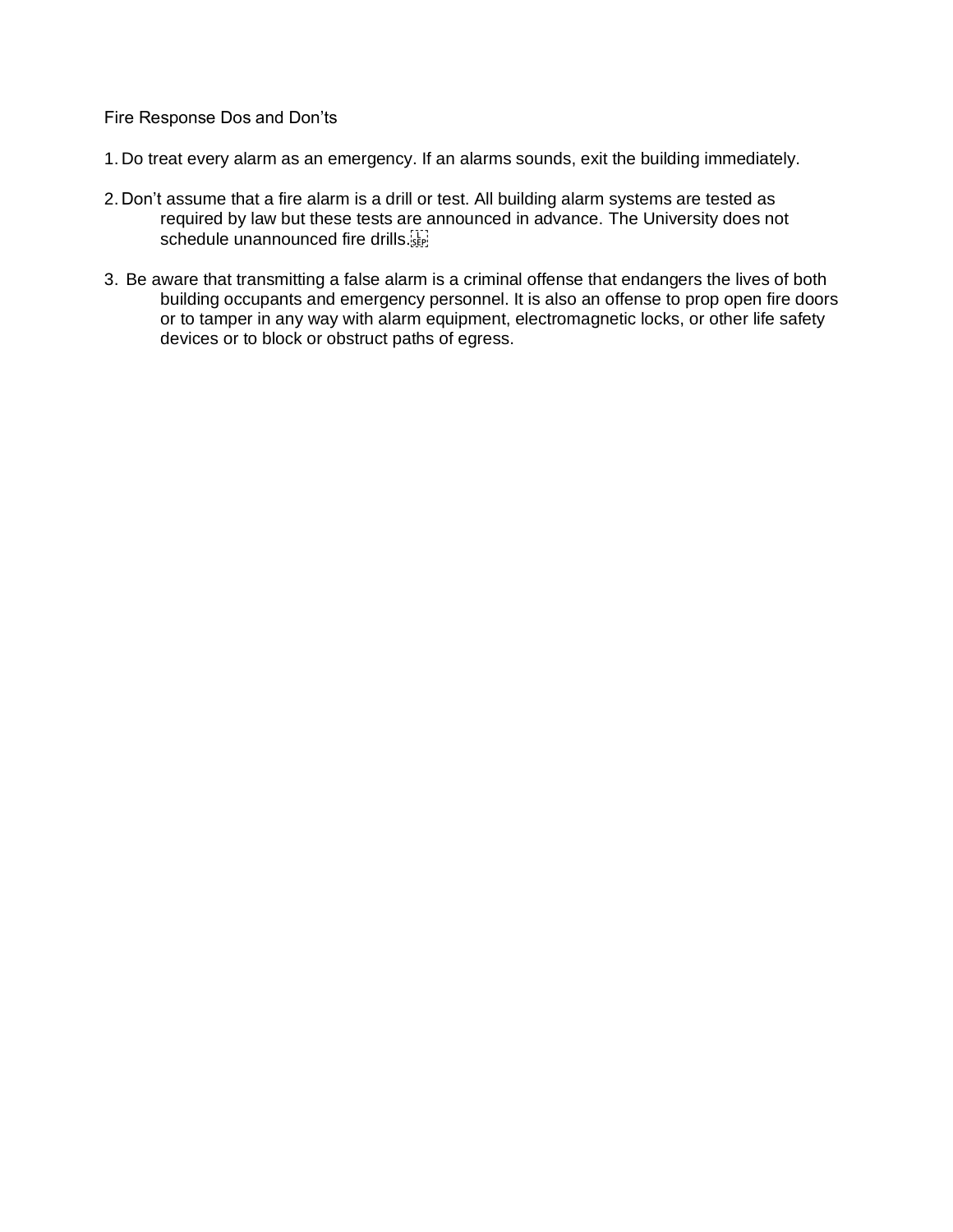# **2018-2020 Crime statistics for Jose Maria Vargas University<sup>1</sup>**

(2018-2020 statistics are from January  $1<sup>st</sup>$ , 2018-December 31 $<sup>st</sup>$ , 2020)</sup>

| Crime/Offense                        | <b>On Campus</b> |             |      | Non Campus <sup>4</sup> |             |      | Public Property <sup>4</sup> |             |                | Total       |             |                  |
|--------------------------------------|------------------|-------------|------|-------------------------|-------------|------|------------------------------|-------------|----------------|-------------|-------------|------------------|
|                                      | 2018             | 2019        | 2020 | 2018                    | 2019        | 2020 | 2018                         | 2019        | 2020           | 2018        | 2019        | 2020             |
| Offenses:                            |                  |             |      |                         |             |      |                              |             |                |             |             |                  |
| Murder Non-negligent<br>manslaughter | $\pmb{0}$        | O           | 0    | O                       | 0           | 0    | 0                            | О           | 0              | 0           | Ю           | О                |
| Negligent manslaughter 0             |                  | o           | o    | o                       | o           | 0    | O                            | O           | ю              | O           | o           | o                |
| Rape                                 | O                | $\mathbf 0$ | 0    | $\Omega$                | $\mathbf 0$ | b    | $\Omega$                     | $\mathbf 0$ | Ю              | n           | $\mathbf 0$ | $\mathbf 0$      |
| Fondling                             | 0                | $\mathbf 0$ | 0    | $\Omega$                | $\mathbf 0$ | Ю    | 0                            | $\pmb{0}$   | Iо             | 0           | $\mathbf 0$ | $\boldsymbol{0}$ |
| Incest                               | $\Omega$         | $\mathbf 0$ | 0    | $\Omega$                | $\mathbf 0$ | Ю    | 0                            | $\pmb{0}$   | Iо             | 0           | $\mathbf 0$ | lо               |
| Statutory rape                       | 0                | $\mathbf 0$ | 0    | $\Omega$                | $\mathbf 0$ | Ю    | $\Omega$                     | $\mathbf 0$ | Iо             | 0           | 0           | Ю                |
| Robbery                              | 0                | 0           | 0    | O.                      | 0           | O    | 0                            | 0           | ю              | О           | O           | O                |
| Aggravated assault                   | 0                | 0           | 0    | О                       | 0           | 0    | 0                            | 0           | Ю              | O           | О           | O                |
| Burglary                             | O                | О           | 0    | O                       | 0           | 0    | 0                            | 0           | 0              | O           | o           | O                |
| Motor vehicle theft                  | 0                | Ю           | 0    | О                       | 0           | 0    | 0                            | О           | $\overline{0}$ | 0           | ю           | O                |
| Arson                                | 0                | Ŋ           | 0    | O                       | 0           | O    | 0                            | 0           | Ю              | O           | ю           | o                |
| VAWA Offenses <sup>5</sup> :         |                  |             |      |                         |             |      |                              |             |                |             |             |                  |
| Domestic Violence                    | $\pmb{0}$        | $\mathbf 0$ | 0    | $\mathbf 0$             | O           | 0    | 0                            | 0           | 10             | $\bf 0$     | 0           | 0                |
| Dating Violence                      | $\pmb{0}$        | 0           | O    | $\pmb{0}$               | 0           | 0    | $\pmb{0}$                    | 0           | 0              | $\mathbf 0$ | o           | ю                |
| Stalking                             | $\pmb{0}$        | О           | 0    | $\pmb{0}$               | 0           | Ю    | $\pmb{0}$                    | О           | Ю              | $\pmb{0}$   | O           | o                |
| Arrests                              |                  |             |      |                         |             |      |                              |             |                |             |             |                  |
| Weapons violations                   | 0                | 0           | 0    | 0                       | 0           | 0    | 0                            | 0           | Ю              | 0           | 0           | 0                |
| Drug abuse violations                | 0                | 0           | 0    | o                       | 0           | 0    | O                            | 0           | lo             | O.          | o           | O                |
| Liquor law violations                | 0                | 0           | 0    | 0                       | 0           | 0    | 0                            | 0           | Ю              | O           | O           | О                |
| Disciplinary Actions                 |                  |             |      |                         |             |      |                              |             |                |             |             |                  |
| Weapons violations                   | 0                | 0           | 0    | О                       | 0           | 0    | 0                            | 0           | 0              | O           | 0           | О                |
| Drug abuse violations                | 0                | 0           | 0    | o                       | 0           | 0    | 0                            | 0           | ю              | O           | O           | o                |
| Liquor law violations                | O                | 0           | 0    | О                       | 0           | 0    | 0                            | 0           | O              | O           | lo          | 0                |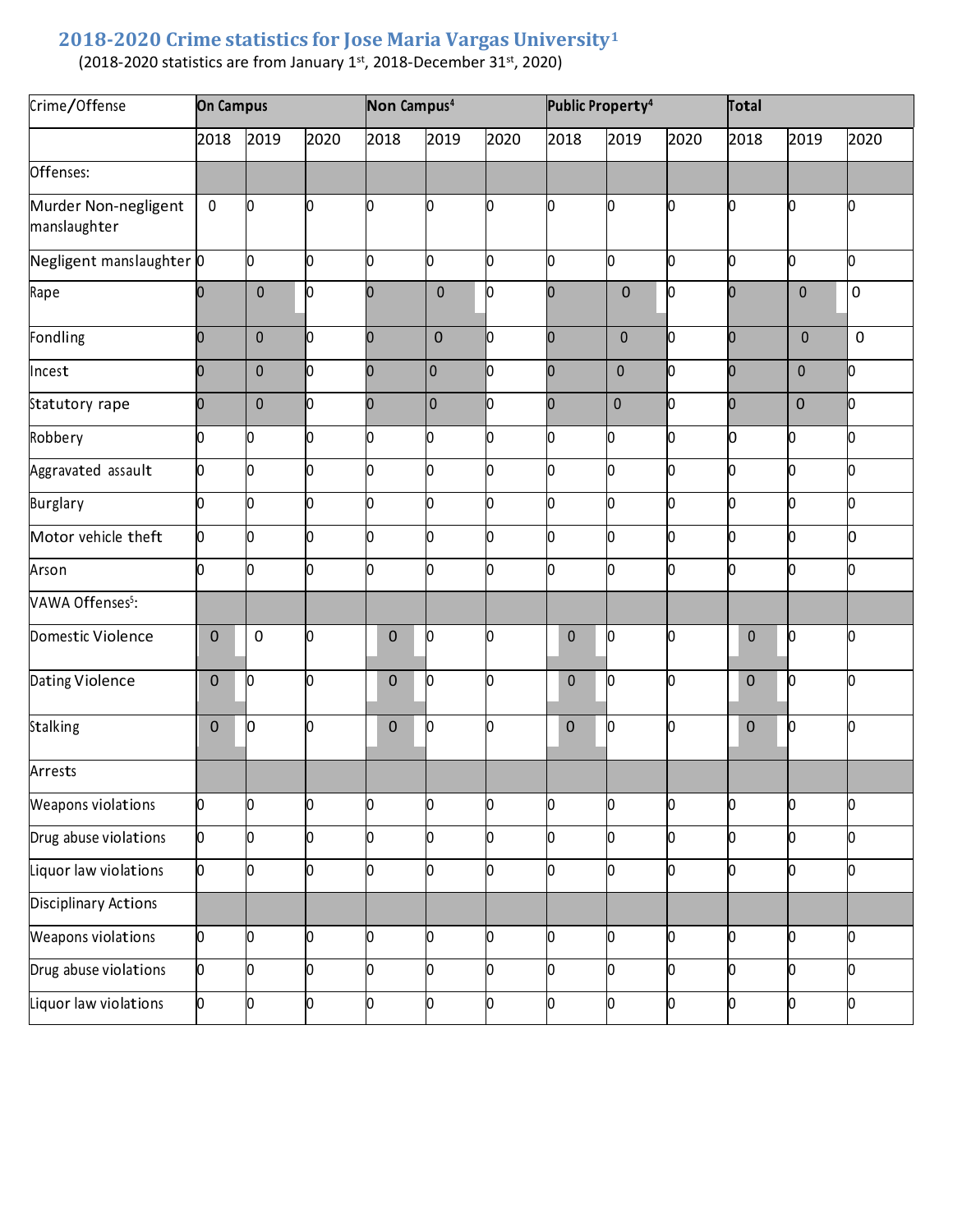| Hate Crimes <sup>3</sup>               | On Campus      |              |      | Non Campus <sup>4</sup> |  |             |      | Public Property <sup>4</sup> |             |      | Total          |             |           |
|----------------------------------------|----------------|--------------|------|-------------------------|--|-------------|------|------------------------------|-------------|------|----------------|-------------|-----------|
|                                        | 2018           | 2019         | 2020 | 2018                    |  | 2019        | 2020 | 2018                         | 2019        | 2020 | 2018           | 2019        | 2020      |
| Offenses:                              |                |              |      |                         |  |             |      |                              |             |      |                |             |           |
| Murder Non-negligent 0<br>manslaughter |                | 0            | n    | n                       |  | n           | 0    | በ                            | 0           | 0    | Ŋ              | O.          | 0         |
| Negligent manslaughter 0               |                | O            | 0    | O                       |  | 0           | 0    | 0                            | o           | О    | b              | 0           | O         |
| Rape                                   | 0              | $\mathbf 0$  | 0    | n                       |  | $\mathbf 0$ | 0    | 0                            | $\mathbf 0$ | o    | 0              | $\mathbf 0$ | 0         |
| Fondling                               | O              | $\mathbf{0}$ | 0    | n                       |  | $\mathbf 0$ | 0    | $\Omega$                     | $\pmb{0}$   | lо   | $\Omega$       | $\mathbf 0$ | $\pmb{0}$ |
| Sex offenses - Non-<br>forcible        | N/A            | N/A          | N/A  | N/A                     |  | N/A         | N/A  | N/A                          | N/A         | N/A  | N/A            | N/A         | N/A       |
| Incest                                 | $\overline{0}$ | $\mathbf 0$  | U    | O                       |  | $\pmb{0}$   | 0    | 0                            | $\pmb{0}$   | Ю    | O              | $\mathbf 0$ | IO.       |
| Statutory rape                         | O              | $\mathbf 0$  | 0    | O                       |  | $\pmb{0}$   | 0    | $\Omega$                     | $\pmb{0}$   | Ю    | O              | $\mathbf 0$ | lo.       |
| Robbery                                | Ю              | 0            | U    | n                       |  | O           | 0    | n                            | 0           | Ю    | n              | n           | n         |
| Aggravated assault                     | o              | o            | O.   | n                       |  | 0           | Ю    | 0                            | 0           | O    | O              | O.          | 0         |
| <b>Burglary</b>                        | o              | 0            | 0    | n                       |  | O           | 0    | n                            | 0           | O    | n              | n           | 0         |
| Motor vehicle theft                    | o              | O            | 0    | O                       |  | 0           | 0    | 0                            | 0           | o    | n              | n           | O         |
| Arson                                  | lo             | o            | 0    | 0                       |  | O           | 0    | n                            | 0           | o    | h              | n           | 0         |
| VAWA Offenses <sup>5</sup> :           |                |              |      |                         |  |             |      |                              |             |      |                |             |           |
| Domestic Violence                      | $\mathbf 0$    | 0            | 0    | $\mathbf 0$             |  | 0           | 0    | $\bf 0$                      | 0           | Ю    | 0              | 0           | 0         |
| Dating Violence                        | $\mathbf 0$    | 0            | n    | $\pmb{0}$               |  | 0           | O    | $\bf 0$                      | 0           | 0    | $\overline{0}$ | 0           | 0         |
| Stalking                               | $\mathbf 0$    | 0            | U    | $\pmb{0}$               |  | O           | 0    | $\pmb{0}$                    | 0           | Ю    | $\mathbf 0$    | 0           | O         |
| Arrests                                |                |              |      |                         |  |             |      |                              |             |      |                |             |           |
| Weapons violations                     | O              | 0            | 0    | 0                       |  | 0           | 0    | 0                            | 0           | О    | 0              | n           | 0         |
| Drug abuse violations                  | o              | О            | 0    | 0                       |  | 0           | 0    | 0                            | 0           | 0    | Ŋ              | O           | 0         |
| Liquor law violations                  | Ю              | 0            | O.   | n                       |  | O           | 0    | U                            | 0           | 0    | n              | n           | 0         |
| Disciplinary Actions                   |                |              |      |                         |  |             |      |                              |             |      |                |             |           |
| Weapons violations                     | ю              | 0            | O.   | O.                      |  | 0           | 0    | 0                            | 0           | 0    | 0              | 0           | 0         |
| Drug abuse violations                  | O              | 0            | n    | n                       |  | 0           | 0    | 0                            | O.          | 0    | n              | n           | 0         |
| Liquor law violations                  | 0              | O            | 0    | O                       |  | 0           | 0    | 0                            | 0           | O    | O.             | O           | 0         |

<sup>1</sup> JMVU is located at 10131 Pines Boulevard, Pembroke Pines, FL 33026. Statistics obtained from Daily Incident Log. Hard copy of log is located in the

Administration Department of JMVU.<br><sup>2</sup> Statistics obtained from the Police Department at the City of Pembroke Pines, FL. Statistics reported for the 2020 calendar year.<br><sup>3</sup> Crimes in which there is evidence that the victim

perceived race, gender, religion, sexual orientation, ethnicity, or disability. Reporting of hate crime must include category of bias against victim.<br>4 Ctotistics from City of Dambreks Dinas Pelice de include reporting an Statistics from City of Pembroke Pines Police do include reporting on hate crimes. 5 VAWA offenses stands for Violence Against Women Act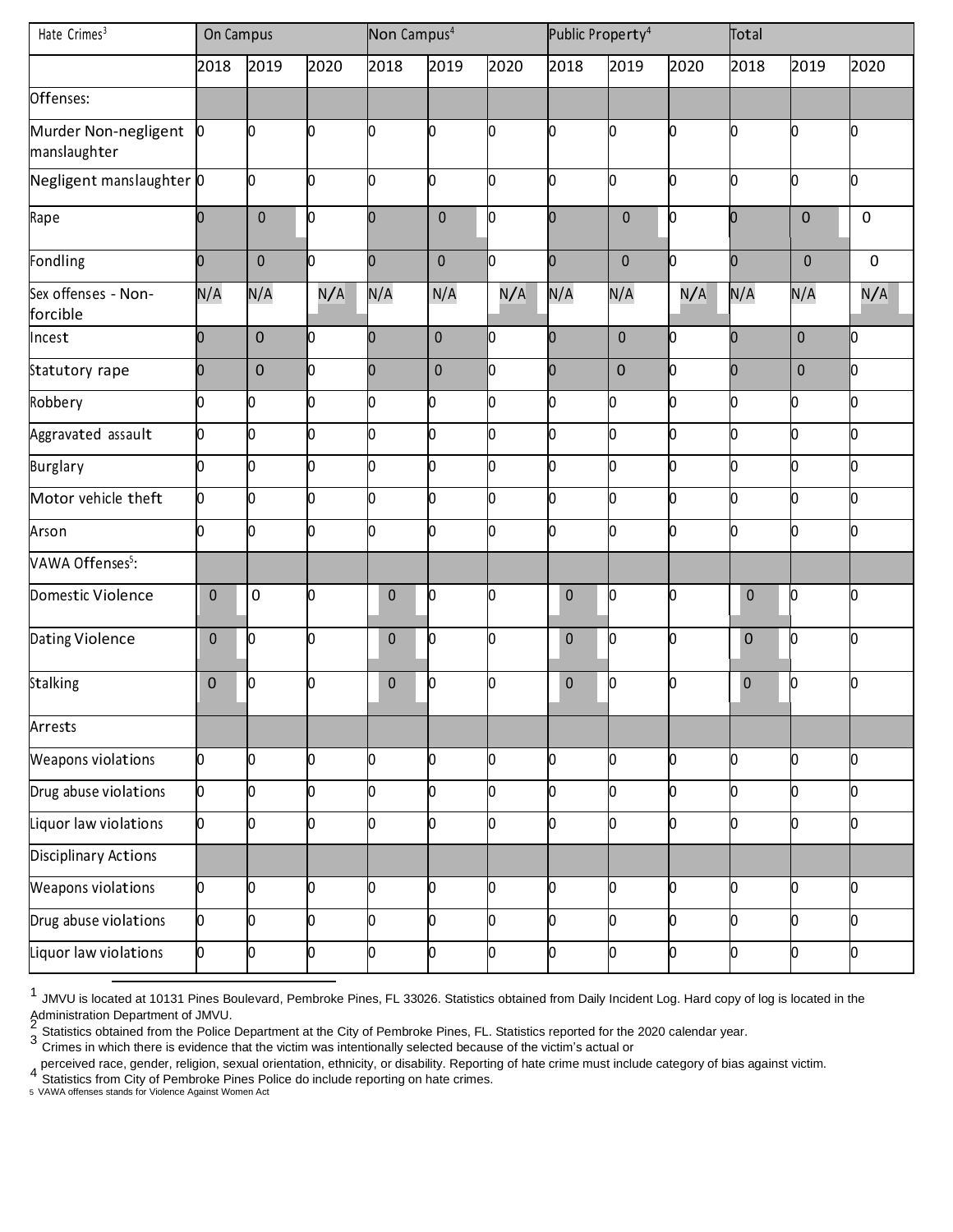# **Crime Definitions** 5

The following definitions are to be used for reporting the crimes listed in §668.46, in accordance with the Federal Bureau of Investigation's Uniform Crime Reporting Program.

- Arson: Any willful or malicious burning or attempt to burn, with or without intent to defraud, a dwelling house, public building, motor vehicle or aircraft, personal property of another, etc.
- Criminal Homicide—Manslaughterby Negligence: The killing of another person through gross negligence.
- Criminal Homicide—Murder and Non-Negligent Manslaughter: The willful (non-negligent) killing of one human being by another.
- Robbery: The taking or attempting to take anything of value from the care, custody, or control of a person or persons by force or threat of force or violence and/or by putting the victim in fear.
- Aggravated Assault: An unlawful attack by one person upon another for the purpose of inflicting severe or aggravated bodily injury. This type of assault usually is accompanied by the use of a weapon or by means likely to produce death or great bodily harm. (It is not necessary that injury result from an aggravated assault when a gun, knife, or other weapon is used which could and probably would result in serious personal injury if the crime were successfully completed.)
- Burglary: The unlawful entry of a structure to commit a felony or a theft. For reporting purposes this definition includes: unlawful entry with intent to commit a larceny or felony; breaking and entering with intent to commit a larceny; housebreaking; safecracking; and all attempts to commit any of the aforementioned.
- Motor Vehicle Theft: The theft or attempted theft of a motor vehicle. (Classify as motor vehicle theft all cases where automobiles are taken by persons not having lawful access even though the vehicles are later abandoned—including joyriding.)
- Weapons: Carrying, Possessing, Etc.: The violation of laws or ordinances prohibiting the manufacture, sale, purchase, transportation, possession, concealment, or use of firearms, cutting instruments, explosives, incendiary devices, or other deadly weapons.
- Drug Abuse Violations: The violation of laws prohibiting the production, distribution, and/or use of certain controlled substances and the equipment or devices utilized in their preparation and/or use. The unlawful cultivation, manufacture, distribution, sale, purchase, use, possession, transportation, or importation of any controlled drug or narcotic substance. Arrests for violations of state and local laws, specifically those relating to the unlawful possession, sale, use, growing, manufacturing, and making of narcotic drugs.
- Liquor Law Violations: The violation of state or local laws or ordinances prohibiting the manufacture, sale, purchase, transportation, possession, or use of alcoholic beverages, not including driving under the influence and drunkenness.
- Sex Offense: Any sexual act directed against another person, without the consent of the victim, including instances where the victim is incapable of giving consent. Under Clery, sexual assault includes all of these offenses.
	- A. Rape: The penetration, no matter how slight, of the vagina or anus with any body part or object, or oral penetration by a sex organ of another person, without the consent of the victim.
	- B. Fondling: The touching of the private body parts of another person for the purpose of sexual gratification, without the consent of the victim, including instances where the victim is incapable of giving consent because of his/her age or because of his/her temporary or permanent mental incapacity.
	- C. Incest: Non-forcible sexual intercourse between persons who are related to each other within the degrees wherein marriage is prohibited by law.
	- D. Statutory Rape: Non-forcible sexual intercourse with a person who is under the statutory age of consent.

Under **prior** regulations, sex offenses were divided into "forcible" and "non-forcible" sex offenses as follows:

• Sex Offenses—Forcible: Any sexual act directed against another person, forcibly and/or against that person's will; or not forcibly or against the person's will where the victim is incapable of giving consent.

<sup>&</sup>lt;sup>5</sup> Definitions in accordance with the Federal Bureau of Investigation's Uniform Crime Reporting Program.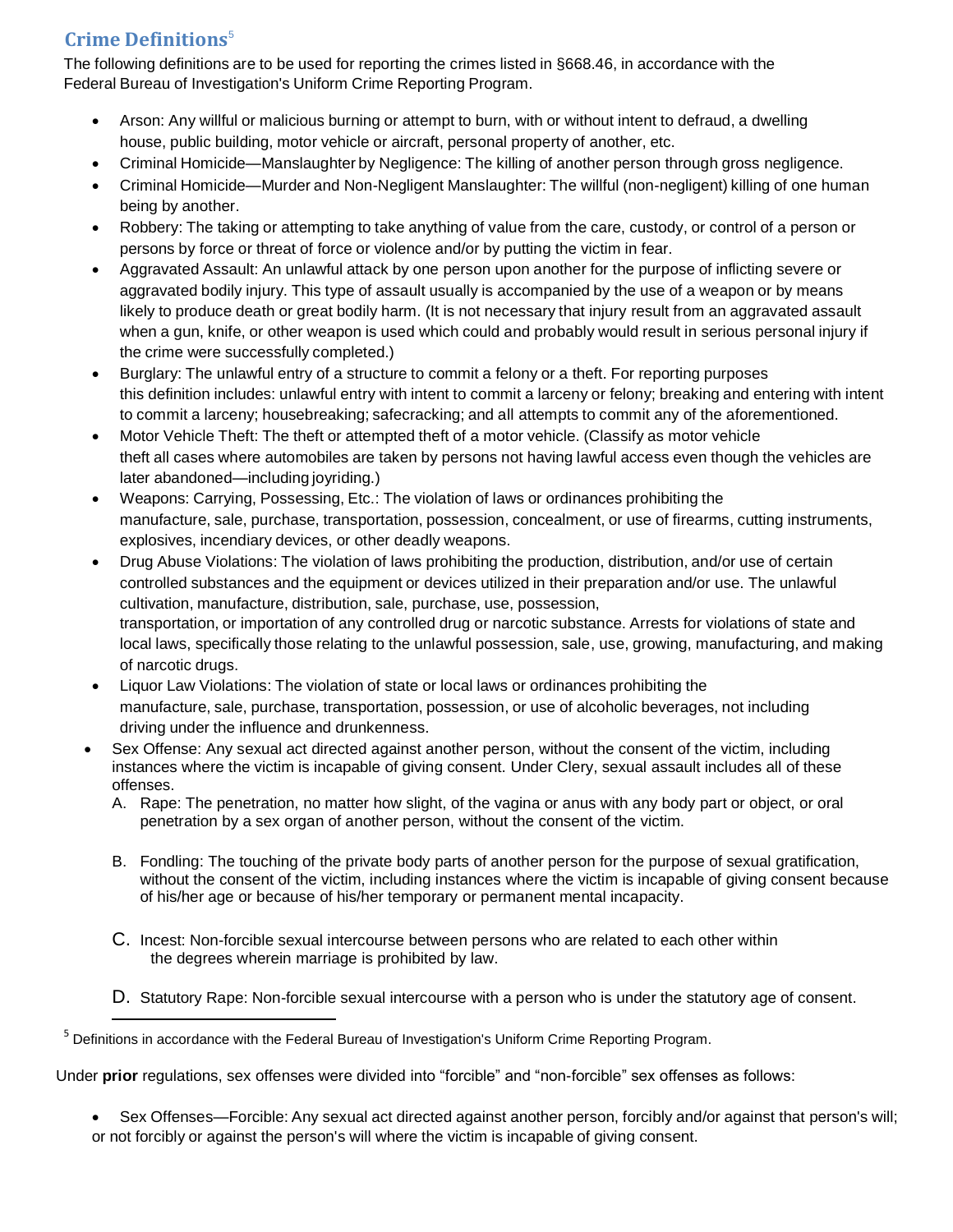A. Forcible Rape —The carnal knowledge of a person, forcibly and/or against that person's will; or not forcibly or against the person's will where the victim is incapable of giving consent because of his/her temporary or permanent mental or physical incapacity (or because of his/her youth).

B. Forcible Sodomy —Oral or anal sexual intercourse with another person, forcibly and/or against that person's will; or not forcibly against the person's will where the victim is incapable of giving consent because of his/her youth or because of his/her temporaryor permanent mental or physical incapacity.

C. Sexual Assault With An Object —The use of an object or instrument to unlawfully penetrate, however slightly, the genital or anal opening of the body of another person, forcibly and/or against that person's will; or not forcibly or against the person's will where the victim is incapable of giving consent because of his/her youth or because of his/her temporaryor permanent mental or physical incapacity.

D. Forcible Fondling —The touching of the private body parts of another person for the purpose of sexual gratification, forcibly and/or against that person's will; or, not forcibly or against the person's will where the victim is incapable of giving consent because of his/her youth or because of his/her temporaryor permanent mental incapacity.

Sex Offenses-Nonforcible: Unlawful, nonforcible sexual intercourse.

A. Incest —Nonforcible sexual intercourse between persons who are related to each other within the degrees wherein marriage is prohibited by law.

B. Statutory Rape —Nonforcible sexual intercourse with a person who is under the statutory age of consent.

- Larceny-Theft (Except Motor Vehicle Theft): The unlawful taking, carrying, leading, or riding away of property from the possession or constructive possession of another. Attempted larcenies are included. Embezzlement, confidence games, forgery, worthless checks, etc., are excluded.
- Simple Assault: An unlawful physical attack by one person upon another where neither the offender displays a weapon, nor the victim suffers obvious severe or aggravated bodily injury involving apparent broken bones, loss of teeth, possible internal injury, severe laceration, or loss of consciousness.
- Intimidation: To unlawfully place another person in reasonable fear of bodily harm through the use of threatening words and/or other conduct, but without displaying a weapon or subjecting the victim to actual physical attack.
- Destruction/Damage/Vandalism of Property: To willfully or maliciouslydestroy, damage, deface, or otherwise injure real or personal property without the consent of the owner or the person having custody or control of it.

Hate Crimes*:* Hate crimes involve one of the crimes reported above, or bodily injury to any person in which the victim is intentionally selected because of the actual or perceived race, gender, religion, sexual orientation, ethnicity or disability of the victim. In addition to the aforementioned crimes, theft, simple assault, intimidation and destruction, damage or vandalism of property, must also be reported when the victim is intentionally selected because of the actual or perceived race, gender, religion, sexual orientation, ethnicity, or disability.

## On-Campus-**Defined as**

(1) Any building or property owned or controlled by an institution within the same reasonably contiguous geographic area and used by the institution in direct support of or in a manner related to the institution's educational purposes, including residence halls; and (2) Any building or property that is within or reasonably contiguous to the area identified in paragraph (1), that is owned by the institution but controlled by another person, is frequently used by students and supports institutional purposes (such as a food or retail vendor).

#### **Non-Campus Building Or Property-Defined as**

(1) Any building or property owned or controlled by a student organization that is officially recognized by the institution; or (2) Any building or property owned or controlled by an institution that is used in direct support of or in relation to the institution's educational purposes, is frequently used by students, and is not within the same reasonably contiguous geographic area of the institution.